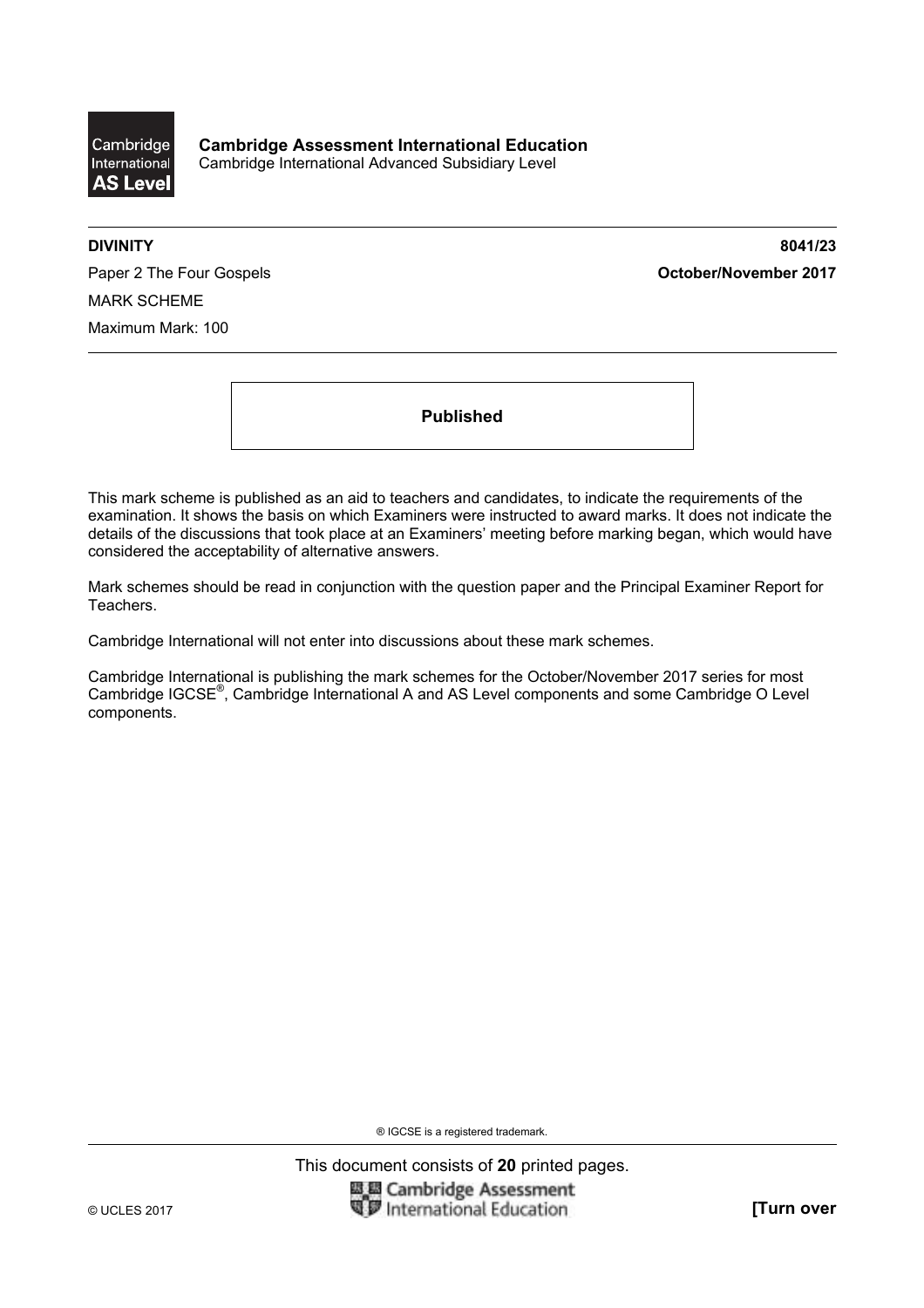| Question | <b>Answer</b>                                                                                                                                                                                                                                                                                                                                                                   | <b>Marks</b> |
|----------|---------------------------------------------------------------------------------------------------------------------------------------------------------------------------------------------------------------------------------------------------------------------------------------------------------------------------------------------------------------------------------|--------------|
| 1        | Only the RSV text is used in the mark scheme                                                                                                                                                                                                                                                                                                                                    | 25           |
|          | Comment on points of interest or difficulty in four of the following<br>passages (wherever possible answers should refer to the context of<br>the passage but should not retell the story from which the passage is<br>taken):                                                                                                                                                  |              |
| 1(a)     | And every one who hears these words of mine and does not do them<br>will be like a foolish man who built his house on sand. (Matthew 7:26)                                                                                                                                                                                                                                      |              |
|          | Context: The conclusion to the Sermon on the Mount. After this, Jesus came<br>down the mountainside followed by a large crowd.                                                                                                                                                                                                                                                  |              |
|          | Points:<br>only found in Matthew.<br>'these words' referring to the sermon on the mount - Jesus' ethical<br>$\bullet$<br>teaching<br>the beginning of the parable about the wise and foolish builder<br>$\bullet$<br>comment on 'the foolish man who built his house on sand'<br>$\bullet$<br>importance of 'hearing' and 'doing'                                               |              |
| 1(b)     | "Why do your disciples transgress the tradition of the elders? For they<br>do not wash their hands when they eat." (Matthew 15:2)                                                                                                                                                                                                                                               |              |
|          | Context: Jesus was approached by some Pharisees and teachers of the<br>Law from Jerusalem who asked this question. The start of one of the conflict<br>stories of Jesus and the religious leaders. Immediately after Jesus had<br>walked on water towards his disciples.                                                                                                        |              |
|          | Points:<br>this is looking at the question of clean and unclean rituals<br>conflict story, one of several to follow<br>comment on who the Pharisees were<br>meaning of the 'tradition of the elders'<br>Pharisaic laws<br>$\bullet$                                                                                                                                             |              |
| 1(c)     | " the voice of one crying in the wilderness: Prepare the way of the<br>Lord, make his paths straight." (Mark 1:3)                                                                                                                                                                                                                                                               |              |
|          | Context: At the start of Mark's gospel heralding the coming of John the<br>Baptist. Just before the baptism of Jesus.                                                                                                                                                                                                                                                           |              |
|          | Points:<br>Comment on 'a voice of one calling' - quotation from Isaiah which Mark<br>uses at the start of his gospel<br>Prophetic words<br>$\bullet$<br>the coming of John the Baptist<br>$\bullet$<br>the role of John the Baptist as a proclaimer of the coming of the<br>$\bullet$<br>messiah<br>the significance of the start of Mark's gospel with this story<br>$\bullet$ |              |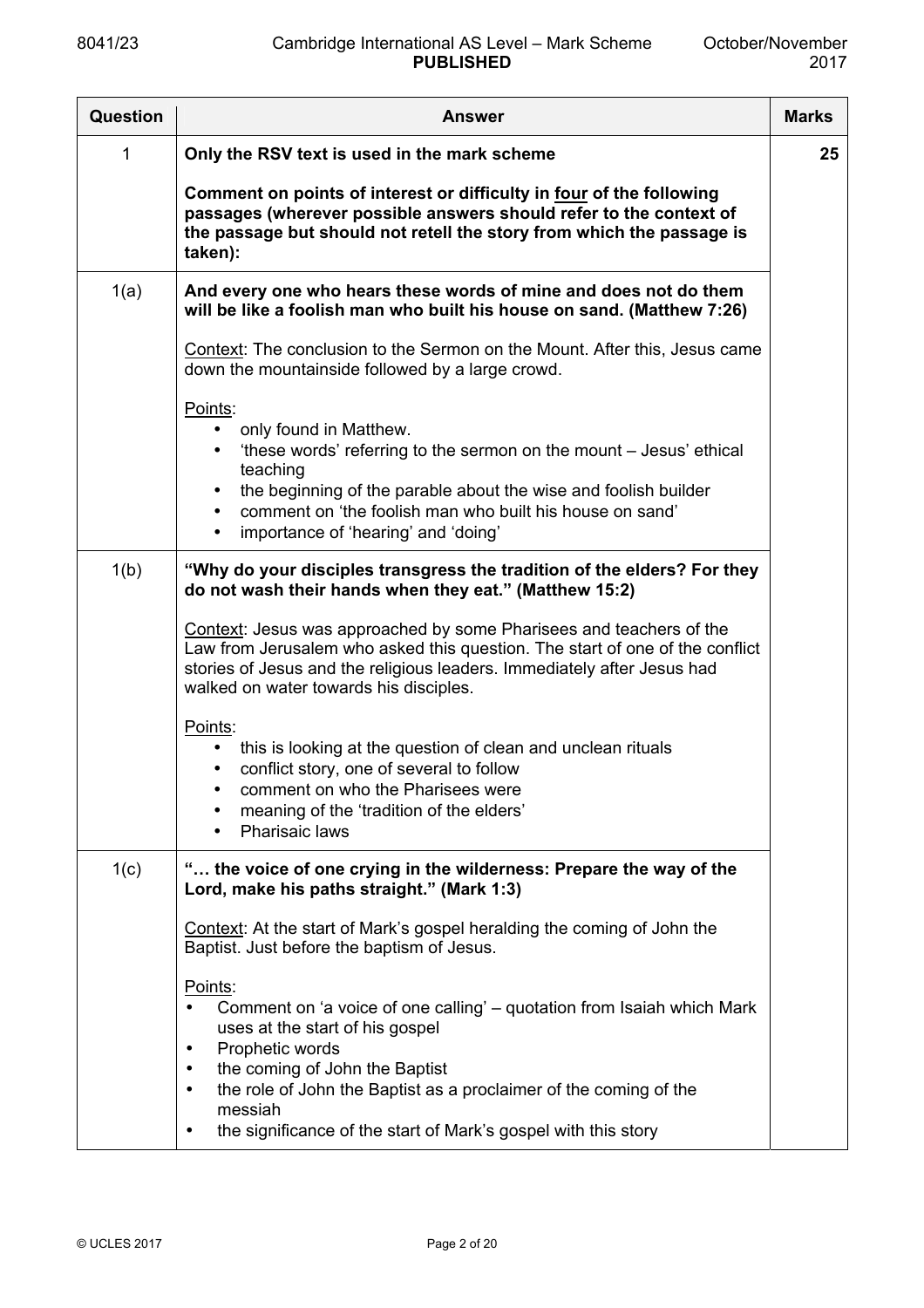| Question | <b>Answer</b>                                                                                                                                                                                                                                                                                                                                                                                                                                                                                                                                                                                                                                          | <b>Marks</b> |
|----------|--------------------------------------------------------------------------------------------------------------------------------------------------------------------------------------------------------------------------------------------------------------------------------------------------------------------------------------------------------------------------------------------------------------------------------------------------------------------------------------------------------------------------------------------------------------------------------------------------------------------------------------------------------|--------------|
| 1(d)     | Moved with pity, he stretched out his hand and touched him, and said<br>to him, "I will; be clean." (Mark 1:41)                                                                                                                                                                                                                                                                                                                                                                                                                                                                                                                                        |              |
|          | Context: Jesus heals the man with leprosy during his preaching ministry in<br>Galilee.                                                                                                                                                                                                                                                                                                                                                                                                                                                                                                                                                                 |              |
|          | Points:<br>'Filled with compassion' shows the humanity of Jesus<br>$\bullet$<br>touching a leper made Jesus ritually unclean in the eyes of the Jewish<br>$\bullet$<br>law<br>Jesus' 'willingness' suggesting his servant approach<br>$\bullet$                                                                                                                                                                                                                                                                                                                                                                                                        |              |
| 1(e)     | As he drew near to the gate of the city, behold, a man who had died<br>was being carried out, the only son of his mother, and she was a<br>widow; and a large crowd from the city was with her. (Luke 7:12)                                                                                                                                                                                                                                                                                                                                                                                                                                            |              |
|          | Context: The start of the account of the raising of the Widow's son.<br>Following Jesus entry into the town of Nain. Comes after the healing of the<br>Centurion's servant.                                                                                                                                                                                                                                                                                                                                                                                                                                                                            |              |
|          | Points:<br>Who is 'he' referring to? Jesus?<br>$\bullet$<br>comment on the funeral practice at that time – street funeral procession<br>$\bullet$<br>Probably supporting the woman because she was a widow.<br>story only found in Luke<br>$\bullet$<br>this is the only mention of Nain in any gospel<br>$\bullet$<br>the mother, being a widow, had no prospect of any more children. This<br>$\bullet$<br>was her only child.<br>a widow with no children had no support for her old age<br>$\bullet$<br>this verse opens the way for Jesus' humanity to show through and do<br>$\bullet$<br>an act based on compassion for her status and her loss |              |
| 1(f)     | The master commended the dishonest steward for his prudence; for<br>the sons of this world are wiser in their own generation than the sons<br>of light. (Luke 16:8)                                                                                                                                                                                                                                                                                                                                                                                                                                                                                    |              |
|          | Context: This verse comes at the end of the parable Jesus tells about a<br>shrewd manager. It is in a chapter where Jesus looks at stewardship and<br>money.                                                                                                                                                                                                                                                                                                                                                                                                                                                                                           |              |
|          | Points:<br>What is meant by 'acted shrewdly'?<br>$\bullet$<br>Who are 'the people of the world'?<br>$\bullet$<br>Who are 'the people of the light' referring to?<br>$\bullet$<br>this verse highlights the complexity of meaning of this parable<br>$\bullet$                                                                                                                                                                                                                                                                                                                                                                                          |              |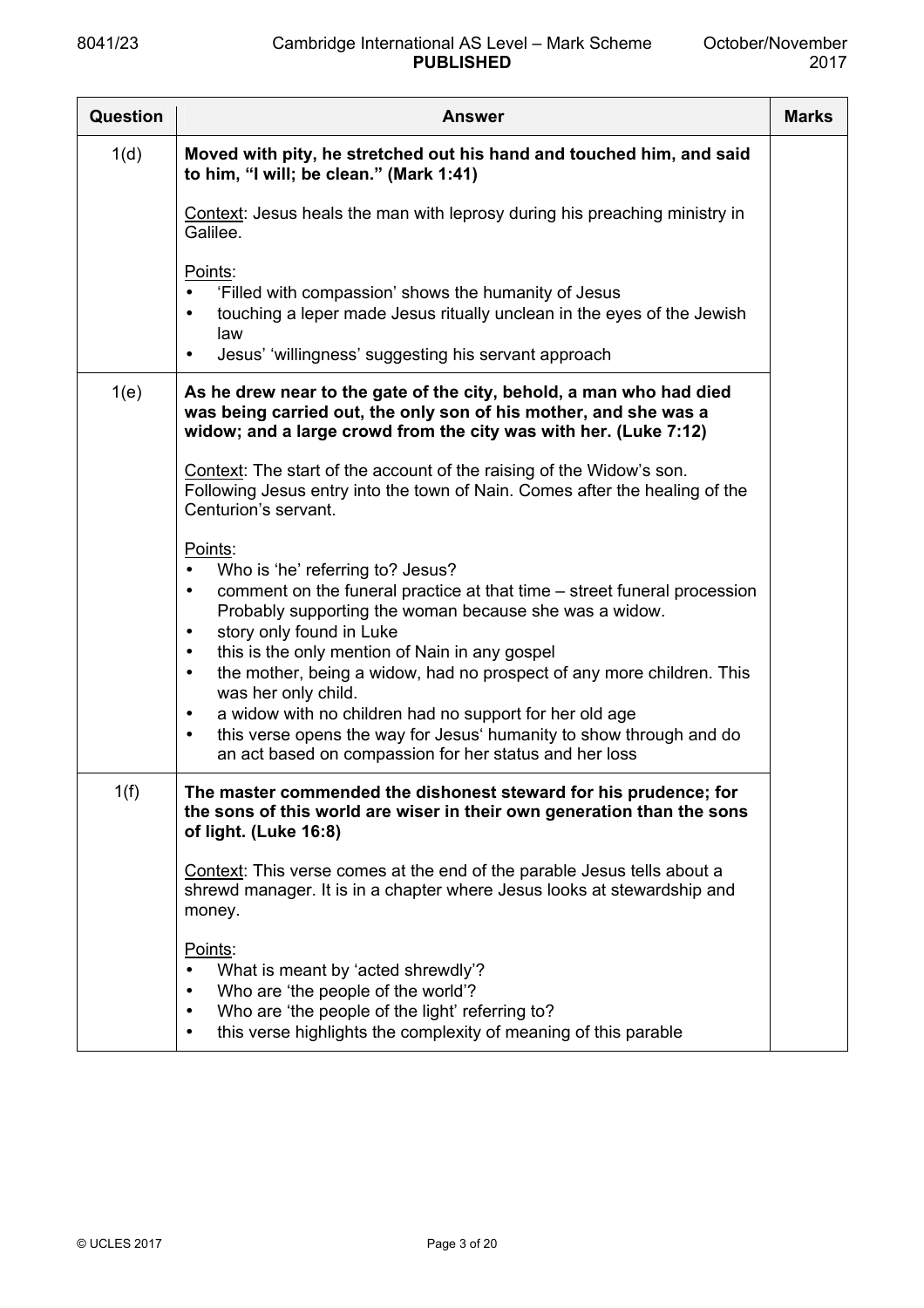| <b>Question</b> | <b>Answer</b>                                                                                                                                                                                                                                                                                                                                                                                                                                    | <b>Marks</b> |
|-----------------|--------------------------------------------------------------------------------------------------------------------------------------------------------------------------------------------------------------------------------------------------------------------------------------------------------------------------------------------------------------------------------------------------------------------------------------------------|--------------|
| 1(g)            | When Jesus saw him and knew that he had been lying there for a long<br>time, he said to him, "Do you want to be healed?" (John 5:6)                                                                                                                                                                                                                                                                                                              |              |
|                 | Context: From the account of the healing of the man near the pool at<br>Bethesda. Crippled for 38 years.                                                                                                                                                                                                                                                                                                                                         |              |
|                 | Points:<br>comment on the helpless condition of the man – 'when Jesus saw him<br>lying there'<br>been in this condition for a long time  suggests he is an old man<br>$\bullet$<br>Jewish tradition would suggest that his illness was a result of sin<br>$\bullet$<br>comment on the question Jesus asks the man  was it asked to<br>$\bullet$<br>question the man's purpose for being there or to raise his expectation of<br>being made well? |              |
| 1(h)            | "Why was this ointment not sold for three hundred denarii and given<br>to the poor?" (John 12:5)                                                                                                                                                                                                                                                                                                                                                 |              |
|                 | Context: At Bethany in the house of Mary, Martha and Lazarus. Jesus had<br>his feet washed in perfume by Mary and wiped dry by her hair. Judas<br>Iscariot objected to this waste of resources.                                                                                                                                                                                                                                                  |              |
|                 | Points:<br>the objection of Judas Iscariot.<br>the role of Judas within the disciples as the one in charge of the<br>$\bullet$<br>finances<br>this verse already begins to prepare the way for Judas' betrayal of<br>$\bullet$<br>Jesus<br>Judas complaining about giving honour to his master<br>$\bullet$<br>the notion of giving to the 'poor'<br>$\bullet$                                                                                   |              |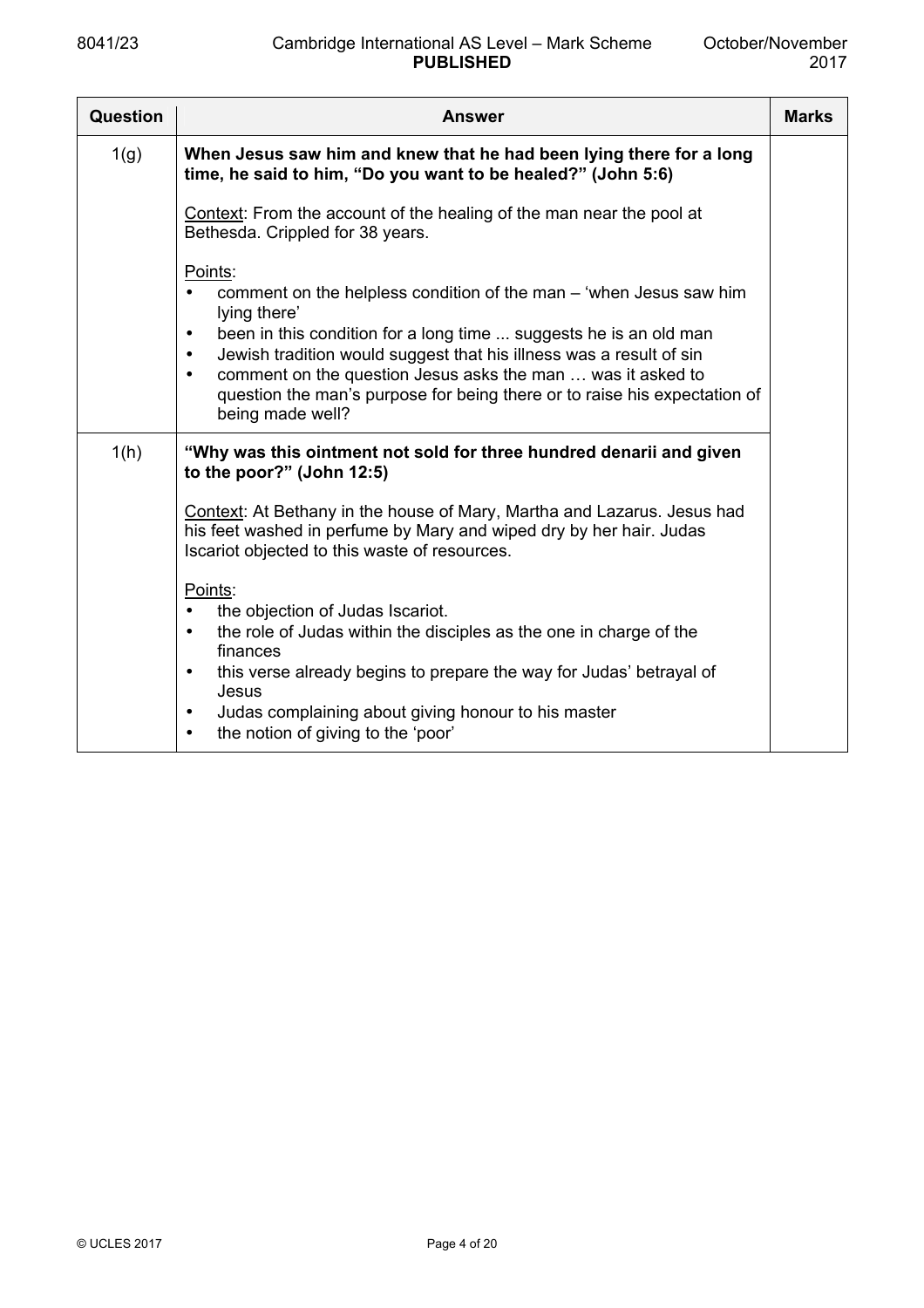| Question       | <b>Answer</b>                                                                                                                                                                                                                                                                                                                                                                                                                                                                                                                                                                                                                                                                                                                                                                                                                                                                                                                                                                                                                                                                                                                                                                                                                                                                                                                                                                                                                                                                                                                                                                                                                                                                                                                            | <b>Marks</b> |
|----------------|------------------------------------------------------------------------------------------------------------------------------------------------------------------------------------------------------------------------------------------------------------------------------------------------------------------------------------------------------------------------------------------------------------------------------------------------------------------------------------------------------------------------------------------------------------------------------------------------------------------------------------------------------------------------------------------------------------------------------------------------------------------------------------------------------------------------------------------------------------------------------------------------------------------------------------------------------------------------------------------------------------------------------------------------------------------------------------------------------------------------------------------------------------------------------------------------------------------------------------------------------------------------------------------------------------------------------------------------------------------------------------------------------------------------------------------------------------------------------------------------------------------------------------------------------------------------------------------------------------------------------------------------------------------------------------------------------------------------------------------|--------------|
| $\overline{2}$ | Discuss the importance of both righteousness and the Law in<br><b>Matthew's Gospel.</b>                                                                                                                                                                                                                                                                                                                                                                                                                                                                                                                                                                                                                                                                                                                                                                                                                                                                                                                                                                                                                                                                                                                                                                                                                                                                                                                                                                                                                                                                                                                                                                                                                                                  | 25           |
|                | Matthew's Gospel has a lot of references to the Jewish law and<br>$\bullet$<br>practices within it.<br>Matthew writing with a Jewish audience in mind, considers the Law of<br>$\bullet$<br>Moses as the revelation from $God - it$ expresses the divine will for<br>human life; it is the pathway to righteousness.<br>This way of thinking underpins a lot of his Gospel - to have Jesus as<br>$\bullet$<br>the fulfilment of this law and righteousness there needs to be a close<br>link between his actions and teaching in order to show this.<br>Candidates should display knowledge of the Jewish understanding of<br>$\bullet$<br>Law and use the various instances when Jesus was challenged by the<br>Jewish religious leaders about his practise and observation of the<br>Torah.<br>The areas of conflict give insight into their view of righteousness.<br>$\bullet$<br>Jesus' miracles on the Sabbath and other appropriate passages serve<br>$\bullet$<br>to give his view of the Torah – he came to fulfil the law not to do away<br>with it. He teaches a different understanding of righteousness – one<br>based on love not on strict observance of the law.<br>Righteousness is the right standing before God as the Judge of all $-$ for<br>$\bullet$<br>Jews this right standing came from detailed observation of the 613 Old<br>Testament laws and the many Pharisaic rules - for Jesus there is no<br>way of earning this right standing this comes from faith and love of God.<br>A lot of material may come from the Sermon on the Mount - to show that<br>Jesus' teaching shows a 'new law' delivered on the side of a mountain in the<br>same way the Ten Commandments were given to Moses on Mount Sinai. |              |
|                | Jesus gets at the deeper meaning and implications of the Law of Moses<br>$(5:21 - 48)$<br>Teaching on forgiveness.<br>Teaching on retaliation,<br>Teaching on Loving enemies<br>All of this is to drive the hearer to a new reappraisal of what God wills over<br>against the interpretive traditions that had obscured the meaning of the law.                                                                                                                                                                                                                                                                                                                                                                                                                                                                                                                                                                                                                                                                                                                                                                                                                                                                                                                                                                                                                                                                                                                                                                                                                                                                                                                                                                                          |              |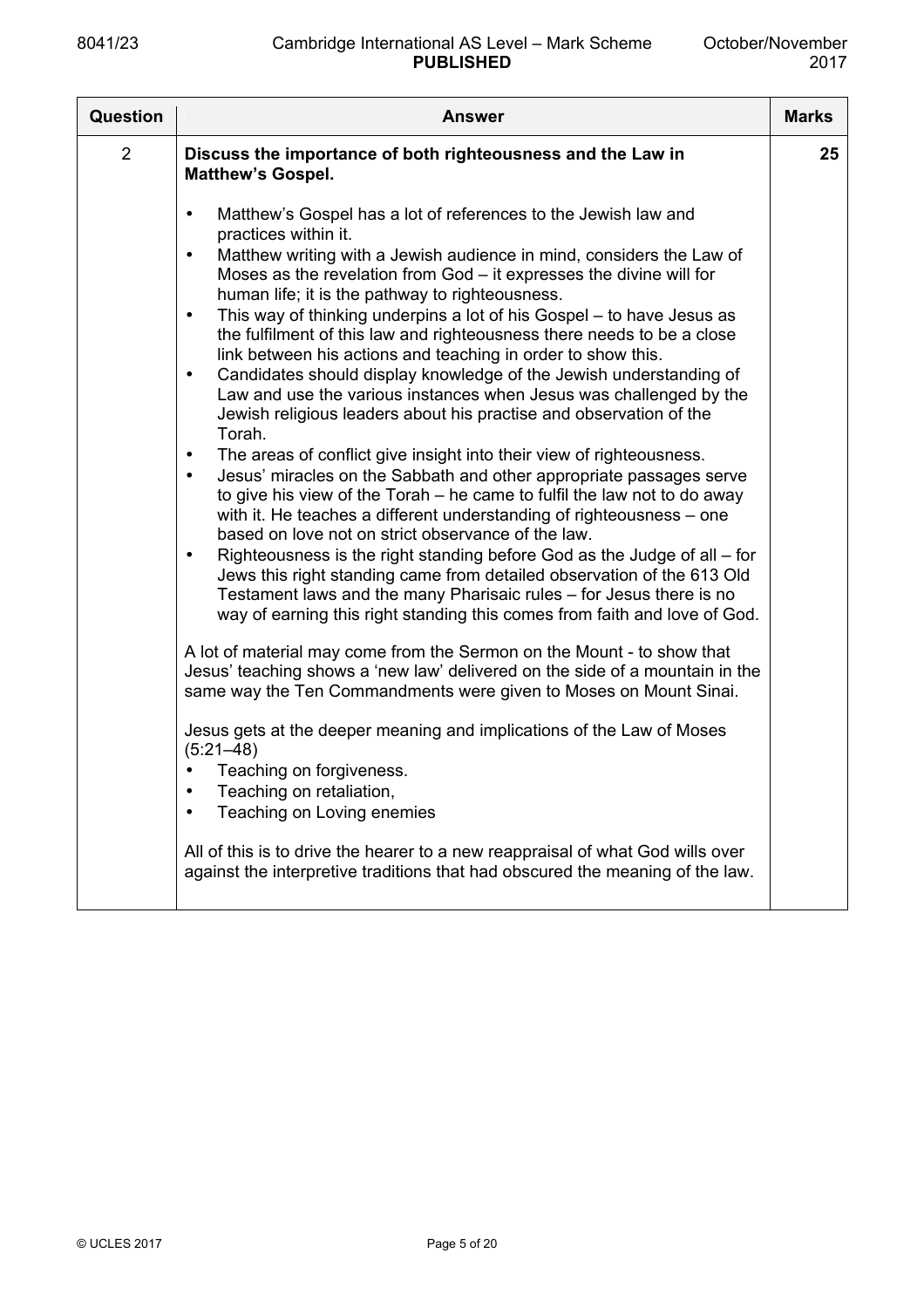| <b>Question</b> | <b>Answer</b>                                                                                                                                                                                                                                                                                                                                                                                                                                                                                                                                                                                                                           | <b>Marks</b> |
|-----------------|-----------------------------------------------------------------------------------------------------------------------------------------------------------------------------------------------------------------------------------------------------------------------------------------------------------------------------------------------------------------------------------------------------------------------------------------------------------------------------------------------------------------------------------------------------------------------------------------------------------------------------------------|--------------|
| 3               | Examine how Matthew portrays the human side of Jesus' nature.                                                                                                                                                                                                                                                                                                                                                                                                                                                                                                                                                                           | 25           |
|                 | There is a lot of information that can be looked at for this question. The<br>below points are not exhaustive.                                                                                                                                                                                                                                                                                                                                                                                                                                                                                                                          |              |
|                 | A discussion of Matthew's birth narrative.<br>$\bullet$<br>A discussion of Matthew's use of emotions to show Jesus' humanity.<br>$\bullet$                                                                                                                                                                                                                                                                                                                                                                                                                                                                                              |              |
|                 | The humanity of Jesus shows how Jesus identifies fully with the people of<br>the time therefore his humanity can be seen through his emotions he<br>expresses and the stories and images he uses to communicate on a level<br>with the disciples and the people he met.                                                                                                                                                                                                                                                                                                                                                                 |              |
|                 | Matthew's birth narrative clearly points to the fact that Jesus was<br>$\bullet$<br>human in every way – he had a mother, a family, and an upbringing<br>with his family before his ministry started.<br>Jesus was joyful and happy and enjoyed celebrations - Matthew 9:9-10<br>$\bullet$<br>he attended Matthew/Levis house after he called him to follow him.<br>He felt pity for the 5000+ crowd when they were tired and hungry but<br>$\bullet$<br>had stayed with him to hear his words. He was tired and hungry but he<br>provided their physical need – he wanted the pity to be satisfied and<br>content on a physical level. |              |
|                 | In 9:15 he spoke about the time being for eating not for fasting. That time<br>will come later.                                                                                                                                                                                                                                                                                                                                                                                                                                                                                                                                         |              |
|                 | The community celebrations he enjoyed with his followers were a foretaste<br>of the heavenly banquet to come.                                                                                                                                                                                                                                                                                                                                                                                                                                                                                                                           |              |
|                 | Matthew portrays Jesus as being angry in a number of passages. Jesus<br>never uses anger to do violence against a person but it was expressed to<br>speak out against a wrong doing and it was properly directed and correctly<br>expressed. Matthew 11: 20-24; 21:12-13; 23:13-36.                                                                                                                                                                                                                                                                                                                                                     |              |
|                 | Jesus takes pity and then helps. Matthew 14:13-14; 15: 32-39; 20:29-34.                                                                                                                                                                                                                                                                                                                                                                                                                                                                                                                                                                 |              |
|                 | He gives encouragement when people need it. 'Take comfort', Matt 9:2<br>'Courage, my daughter', Matt 9:22.                                                                                                                                                                                                                                                                                                                                                                                                                                                                                                                              |              |
|                 | Jesus showed fear in the Garden of Gethsemane Matt 26:36-46; Here<br>Jesus expresses fear, distress, anguish and sorrow.                                                                                                                                                                                                                                                                                                                                                                                                                                                                                                                |              |
|                 | Jesus shows his human need of companionship – he calls his disciples and<br>he takes his inner circle with him on special occasions - Raising the little<br>girl, the transfiguration, in the Garden to pray.                                                                                                                                                                                                                                                                                                                                                                                                                           |              |
|                 | Jesus was tired; he slept in the boat on the Lake when the storm came up.<br>Here we have both his human and divine sides shown (Matt 8:24).                                                                                                                                                                                                                                                                                                                                                                                                                                                                                            |              |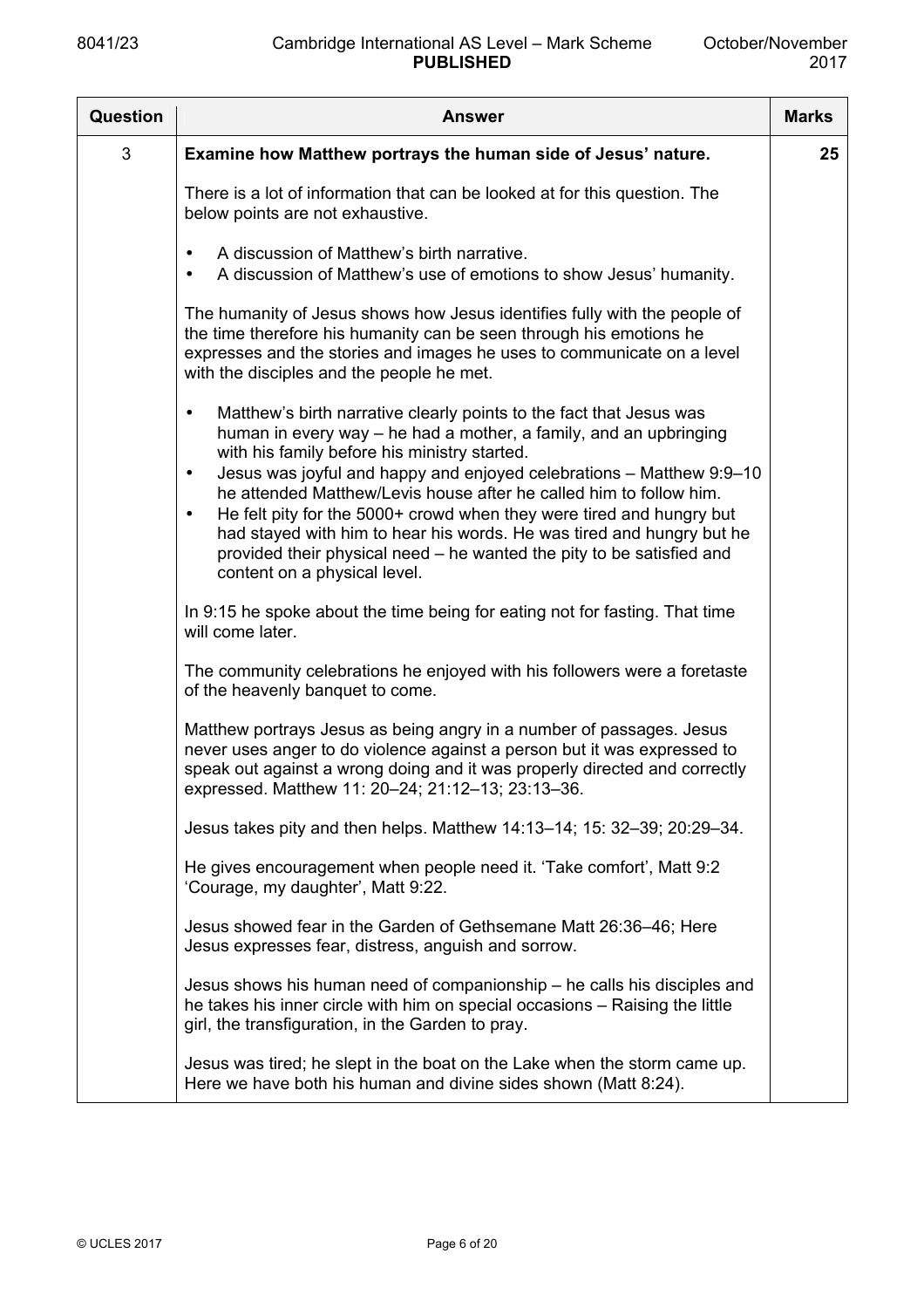| <b>Question</b> | <b>Answer</b>                                                                                                                                                                                                        | <b>Marks</b> |
|-----------------|----------------------------------------------------------------------------------------------------------------------------------------------------------------------------------------------------------------------|--------------|
| 3               | Jesus was close to nature and he used nature in his teachings. He talks<br>about worry in the Sermon on the Mount and illustrates this with reference to<br>birds, lilies of the field.                              |              |
|                 | Matthew gives Jesus roots and refers to Capernaum as where Jesus settled<br>after leaving Nazareth, Matt 4:13. Matt 8:20 indicates that Capernaum was<br>not Jesus' permanent residence.                             |              |
|                 | The final act showing his humanity is his death. Again Matthew gives detail<br>about his pain and death to show that he was born as a man and he died as<br>a man. His divinity is shown in the act of resurrection. |              |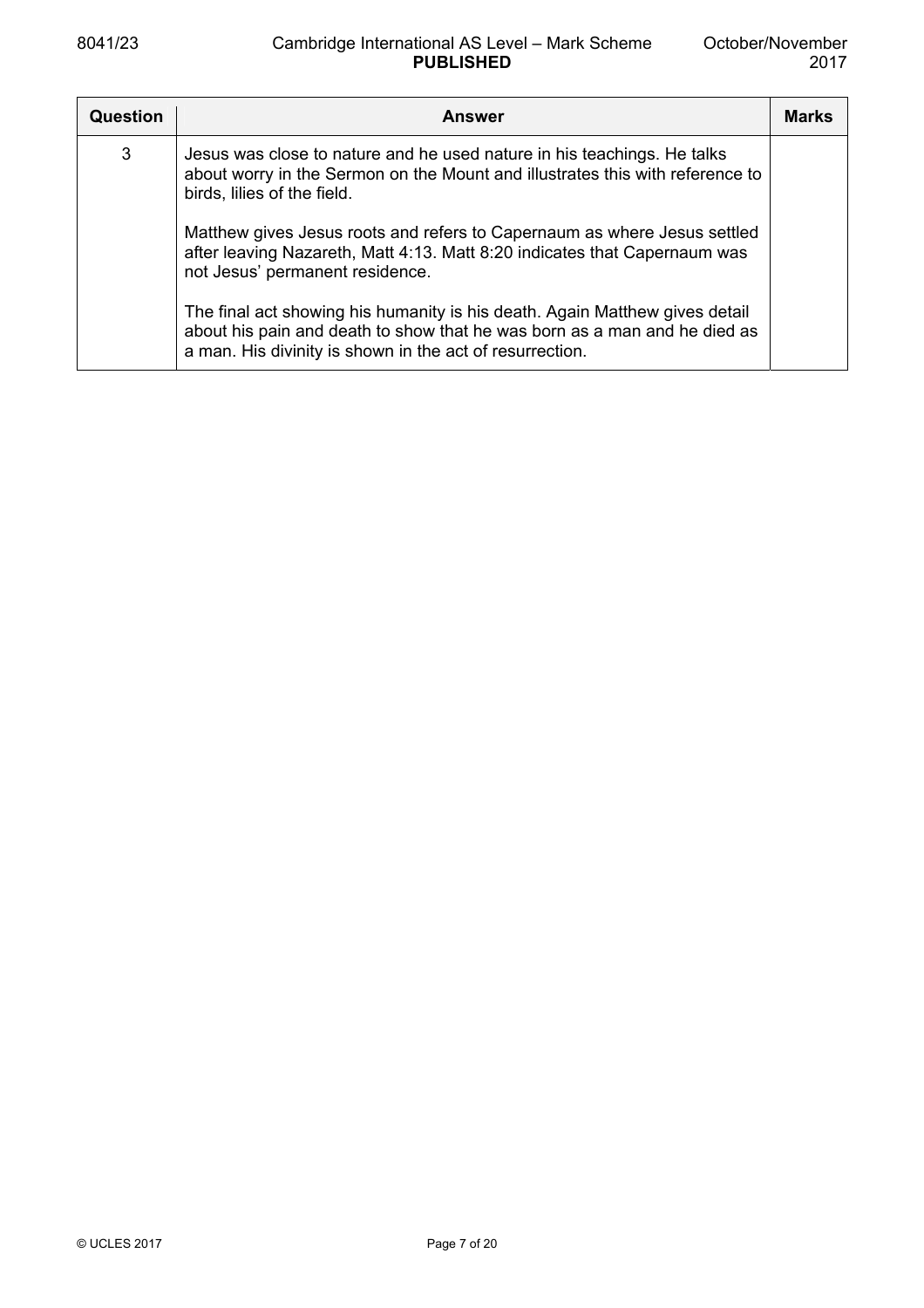| 'Mark's Gospel shows the ministry of Jesus as a progression of events<br>4<br>leading to the crucifixion.' Discuss.<br>There is a speed and focus in Mark's Gospel which is thought to move the<br>story of Jesus speedily on to its climax which is found in the suffering and<br>death of Jesus. The constant emphasis on the suffering of Christ is part of<br>the road to Jerusalem and Calvary.<br>The volume of the work given over to the death of Jesus.<br>$\bullet$<br>The whole point of the Messianic Secret is because he had to die and<br>$\bullet$<br>the road to his death was clearly marked.<br>The disciples misunderstand that his mission included his death<br>$\bullet$<br>The emphasis that the 'time has come' or that the 'time has not yet<br>$\bullet$<br>come' suggests that the Gospel is given over to this event.<br>The sequence of events that lead to Jesus' crucifixion.<br>$\bullet$<br>There is a lot of material that is available to answer this question:<br>the timing of his life and death<br>$\bullet$<br>the messianic secret<br>$\bullet$<br>the events of the last week and the fulfilment of Jesus' work on earth<br>$\bullet$<br>Mark's Gospel is the first one that gives the passion narrative in such<br>$\bullet$<br>detail<br>$\bullet$ | <b>Question</b> | <b>Answer</b>                                                            | <b>Marks</b> |
|-------------------------------------------------------------------------------------------------------------------------------------------------------------------------------------------------------------------------------------------------------------------------------------------------------------------------------------------------------------------------------------------------------------------------------------------------------------------------------------------------------------------------------------------------------------------------------------------------------------------------------------------------------------------------------------------------------------------------------------------------------------------------------------------------------------------------------------------------------------------------------------------------------------------------------------------------------------------------------------------------------------------------------------------------------------------------------------------------------------------------------------------------------------------------------------------------------------------------------------------------------------------------------------------------|-----------------|--------------------------------------------------------------------------|--------------|
|                                                                                                                                                                                                                                                                                                                                                                                                                                                                                                                                                                                                                                                                                                                                                                                                                                                                                                                                                                                                                                                                                                                                                                                                                                                                                                 |                 |                                                                          | 25           |
|                                                                                                                                                                                                                                                                                                                                                                                                                                                                                                                                                                                                                                                                                                                                                                                                                                                                                                                                                                                                                                                                                                                                                                                                                                                                                                 |                 |                                                                          |              |
| that goes to his death abandoned by all his followers and supporters<br>and even abandoned by his God<br>Jesus' death is seen as the fulfilment of his life's mission.<br>$\bullet$                                                                                                                                                                                                                                                                                                                                                                                                                                                                                                                                                                                                                                                                                                                                                                                                                                                                                                                                                                                                                                                                                                             |                 | the way Mark tells the story of the death of Jesus is as a lonely figure |              |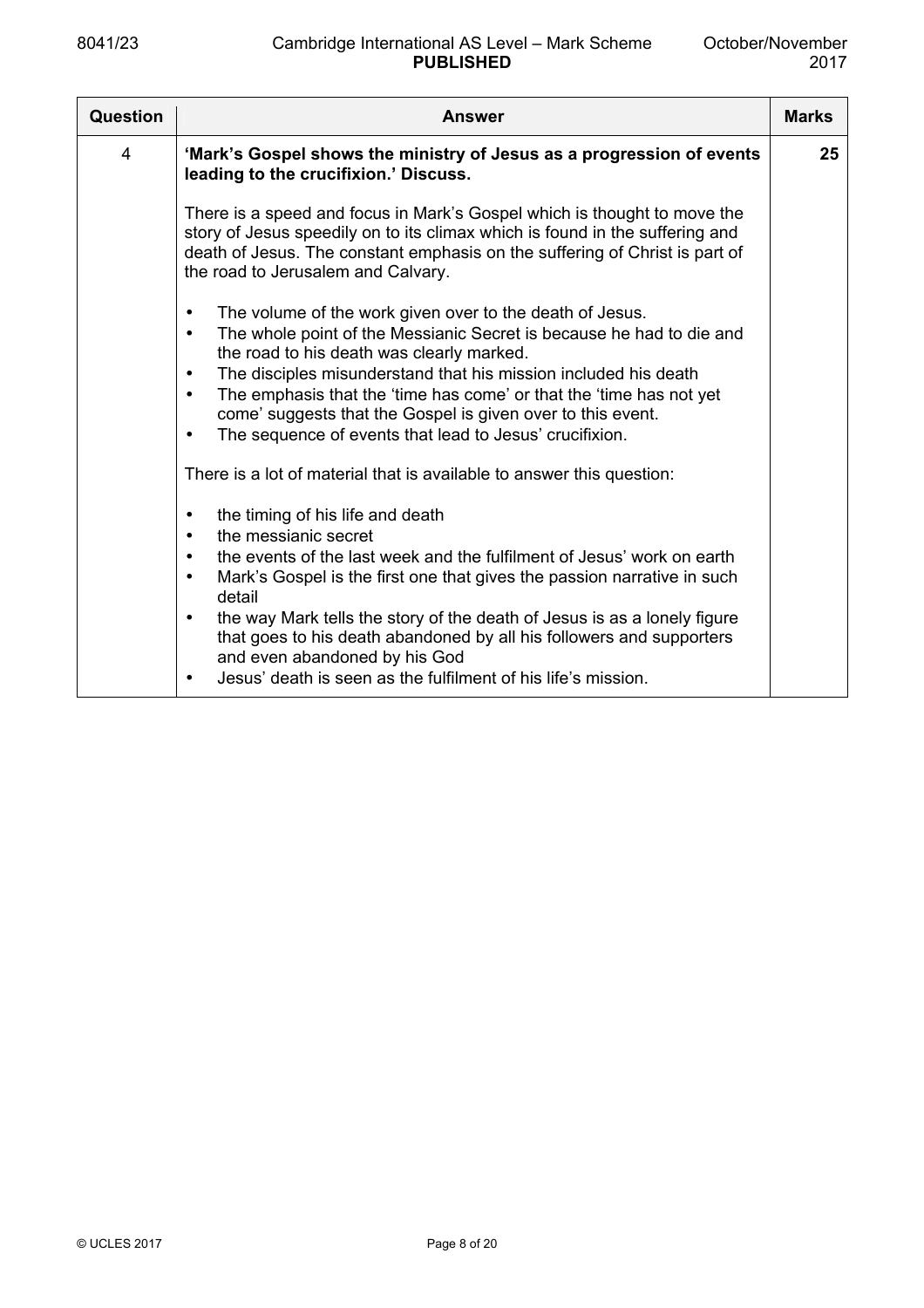| Question | Answer                                                                                                                                                                                                                                                                                                                                                                                                                                                                                                                                                                                                                                                                                                                                                                                                                                                                                                                                                                                                                                                                                                                                                                                                                                                                                                                                                                                                                                                                                                                                                                       | <b>Marks</b> |
|----------|------------------------------------------------------------------------------------------------------------------------------------------------------------------------------------------------------------------------------------------------------------------------------------------------------------------------------------------------------------------------------------------------------------------------------------------------------------------------------------------------------------------------------------------------------------------------------------------------------------------------------------------------------------------------------------------------------------------------------------------------------------------------------------------------------------------------------------------------------------------------------------------------------------------------------------------------------------------------------------------------------------------------------------------------------------------------------------------------------------------------------------------------------------------------------------------------------------------------------------------------------------------------------------------------------------------------------------------------------------------------------------------------------------------------------------------------------------------------------------------------------------------------------------------------------------------------------|--------------|
| 5        | Examine the role of Peter in Mark's Gospel.                                                                                                                                                                                                                                                                                                                                                                                                                                                                                                                                                                                                                                                                                                                                                                                                                                                                                                                                                                                                                                                                                                                                                                                                                                                                                                                                                                                                                                                                                                                                  | 25           |
|          | Peter is the first and last named disciple in Mark's Gospel - 1:16, 16:7.<br>He is mentioned more than any other in the Gospel.                                                                                                                                                                                                                                                                                                                                                                                                                                                                                                                                                                                                                                                                                                                                                                                                                                                                                                                                                                                                                                                                                                                                                                                                                                                                                                                                                                                                                                              |              |
|          | He is part of the inner-circle of Jesus' disciples who attended more intimate<br>moments of Jesus' ministry.                                                                                                                                                                                                                                                                                                                                                                                                                                                                                                                                                                                                                                                                                                                                                                                                                                                                                                                                                                                                                                                                                                                                                                                                                                                                                                                                                                                                                                                                 |              |
|          | He appears in some of the most important scenes in Mark<br>the calling of the first disciples 1:16-20<br>$\bullet$<br>the confession of Jesus as the Messiah8:27-30<br>$\bullet$<br>the transfiguration 9:2-8<br>$\bullet$<br>the prayer in Gethsemane14:32-42<br>$\bullet$<br>the concluding scenes alluding to the future appearances of Jesus 16:7<br>$\bullet$<br>Candidates may give some detail on these incidents and retell part of the<br>stories.<br>Mark has more references to boats, the Sea of Galilee and fishing than<br>$\bullet$<br>the other gospels. Peter was a fisherman who worked on the Sea of<br>Galilee. It is considered that Peter provided the many eye witness<br>reports for mark to use in the writing of his account.<br>Peter's mother-in-law 1:29–31 is mentioned as Jesus healed her. This<br>$\bullet$<br>is a peculiar piece of personal detail about Peter<br>Why does Peter play such a significant role in the Gospel? Some say<br>$\bullet$<br>that he was one of the main sources used in its composition.<br>However, Mark portrays Peter in a negative light at times and<br>$\bullet$<br>candidates should consider when and why Peter is portrayed in this<br>way.<br>He can be described as the prototypical disciple, someone who does<br>$\bullet$<br>not correctly perceive Jesus from a pre-crucifixion perspective. It is<br>suggested that Peter sometimes doubted Jesus' messianic status<br>during his earthly ministry. It was only after his death and resurrection<br>that he came to view him more confidently. |              |
|          |                                                                                                                                                                                                                                                                                                                                                                                                                                                                                                                                                                                                                                                                                                                                                                                                                                                                                                                                                                                                                                                                                                                                                                                                                                                                                                                                                                                                                                                                                                                                                                              |              |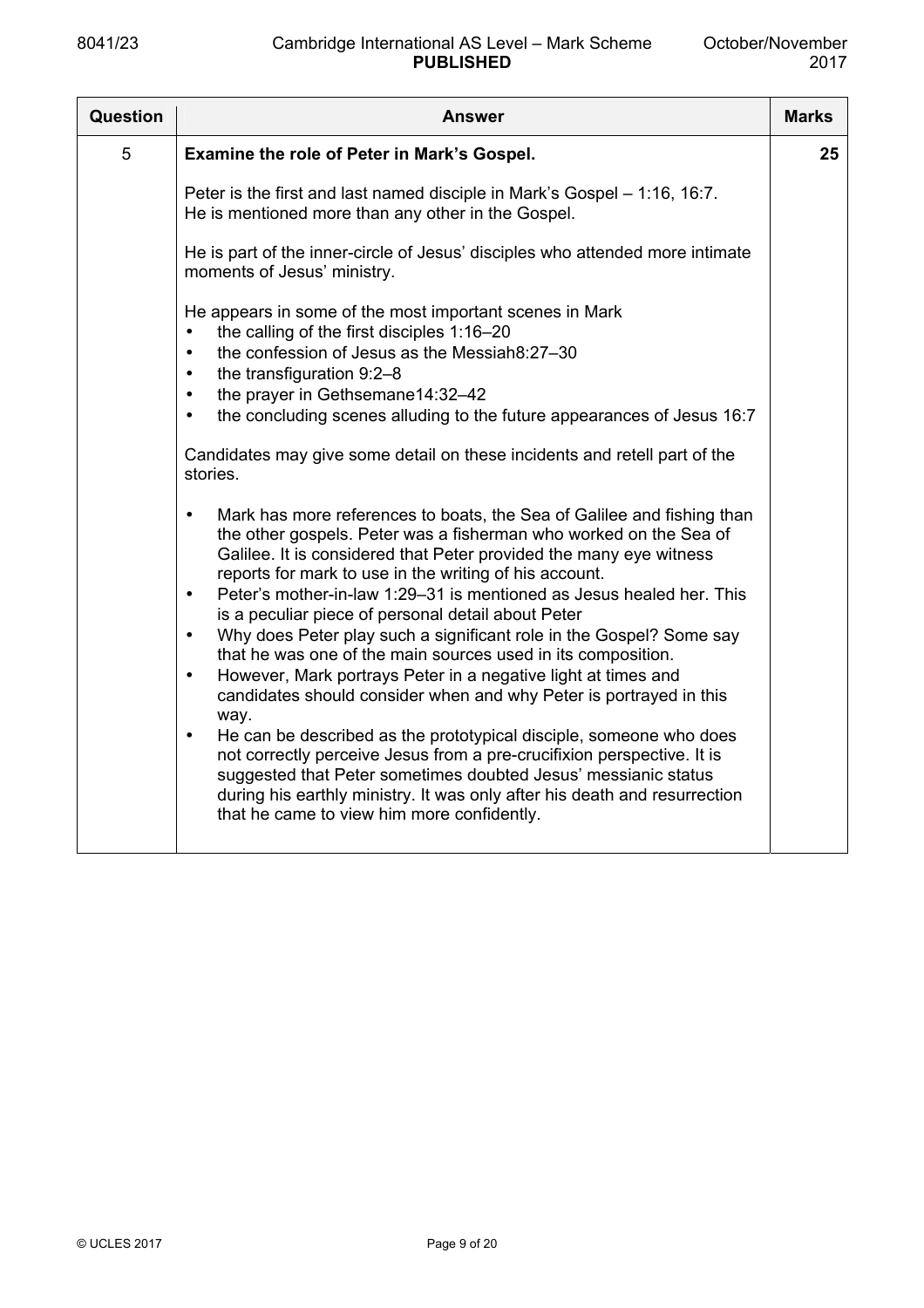| Question | <b>Answer</b>                                                                                                                                                                                                                                                                                                                                                                                                                                                                                                                                                                                                                                                                               | <b>Marks</b> |
|----------|---------------------------------------------------------------------------------------------------------------------------------------------------------------------------------------------------------------------------------------------------------------------------------------------------------------------------------------------------------------------------------------------------------------------------------------------------------------------------------------------------------------------------------------------------------------------------------------------------------------------------------------------------------------------------------------------|--------------|
| 6        | Assess the claim that Luke's only purpose was to show Christianity's<br>universal nature and appeal.                                                                                                                                                                                                                                                                                                                                                                                                                                                                                                                                                                                        | 25           |
|          | This essay looks at the idea that the writer of Luke's Gospel had a universal<br>gospel in mind; one which was for the gentile nations and not just the Jews.                                                                                                                                                                                                                                                                                                                                                                                                                                                                                                                               |              |
|          | He dedicate his gospel to a Gentile – Theophilus – (Luke 1:1–4)<br>He traced Christ's ancestry to the first man, Adam (Luke 3:23–37)<br>٠<br>He included Christ's sermon in Nazareth that guaranteed for gentiles<br>٠<br>spiritual inclusion<br>He spoke positively of Samaritans (Luke 9:51–55;10:30–37;17:11–19)<br>٠<br>He included women as valuable followers<br>$\bullet$<br>Certain benefits were denied the Jews (Luke 4:14-30)<br>$\bullet$<br>The Gospel is heard by those who the Jews despised from the<br>$\bullet$<br>shepherds at the birth to the Roman Centurion<br>Jesus is described as a light to all nations<br>٠<br>The 72 are sent out to preach to all people<br>٠ |              |
|          | To make an assessment of this claim, candidates should look at other<br>possible themes in Luke which may give further purpose to the Gospel i.e.<br>Prayer, the Lost, forgiveness of sinners, the poor, wealth and possessions,<br>discipleship etc.                                                                                                                                                                                                                                                                                                                                                                                                                                       |              |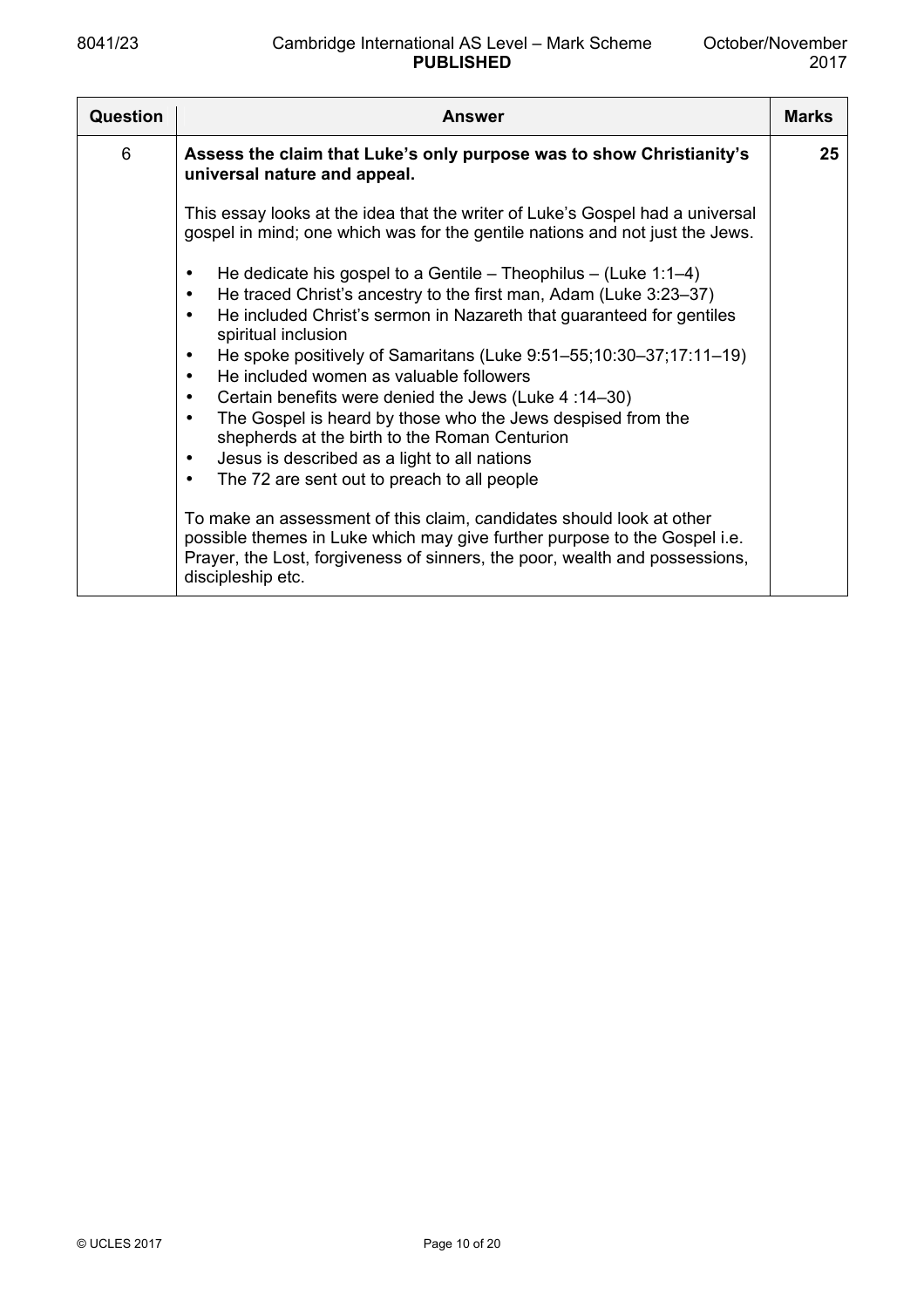| Question       | <b>Answer</b>                                                                                                                                                                                                                                                                                                                                                                                                                                                                                                                                                                                                                                                                                                                                                                                                                                                                                                                                                                                                                                                                                                                                                                                                                                                                                                                                                                                                                                                                                                                                                                                                                                                                                          | <b>Marks</b> |
|----------------|--------------------------------------------------------------------------------------------------------------------------------------------------------------------------------------------------------------------------------------------------------------------------------------------------------------------------------------------------------------------------------------------------------------------------------------------------------------------------------------------------------------------------------------------------------------------------------------------------------------------------------------------------------------------------------------------------------------------------------------------------------------------------------------------------------------------------------------------------------------------------------------------------------------------------------------------------------------------------------------------------------------------------------------------------------------------------------------------------------------------------------------------------------------------------------------------------------------------------------------------------------------------------------------------------------------------------------------------------------------------------------------------------------------------------------------------------------------------------------------------------------------------------------------------------------------------------------------------------------------------------------------------------------------------------------------------------------|--------------|
| $\overline{7}$ | Explain Luke's use of sources in the writing of his gospel.                                                                                                                                                                                                                                                                                                                                                                                                                                                                                                                                                                                                                                                                                                                                                                                                                                                                                                                                                                                                                                                                                                                                                                                                                                                                                                                                                                                                                                                                                                                                                                                                                                            | 25           |
|                | Luke makes his purpose obvious at the start of his Gospel – he is to<br>$\bullet$<br>write an accurate and orderly account - he has an editorial approach.<br>It is clear that Luke uses both Mark and Matthew in his account hence<br>$\bullet$<br>Luke's approach forms part of the synoptic problem.<br>Approximately 50% of Luke is peculiar to himself. He also records that<br>$\bullet$<br>he is providing eye witness accounts therefore there may be many<br>other sources in this peculiar 50%.<br>Luke talks of 'many previous attempts' to write an account therefore it is<br>$\bullet$<br>likely that he had access to these previous attempts. Luke's own<br>material is referred to as the L source.<br>L is everything that is found in Luke which is not detected in Q or Mark.<br>$\bullet$<br>L is thought to be a pre-existent source which Luke drew upon from<br>other accounts.<br>The L source includes stories of tax collectors, widows and lepers. The<br>$\bullet$<br>first half of the material seems to be concerned with stories of love,<br>hospitality and watchfulness. The second half deals with honour and<br>shame, finding the lost and the children of Abraham.<br>Luke is known to have used Mark's Gospel as the main single source<br>$\bullet$<br>for information about the life and mission of Jesus. He then builds on<br>this base. Whenever Luke agrees with Mark the Greek is almost<br>identical.<br>It is also accepted that Luke used the Quelle source. The Q document<br>$\bullet$<br>is a source of sayings attributed to Jesus. Luke provides his own<br>context for the sayings to go into. This is most evident in the parable<br>writings. |              |
|                | Luke is made up of:<br>Luke's own material - eyewitness accounts<br>Mark base source                                                                                                                                                                                                                                                                                                                                                                                                                                                                                                                                                                                                                                                                                                                                                                                                                                                                                                                                                                                                                                                                                                                                                                                                                                                                                                                                                                                                                                                                                                                                                                                                                   |              |
|                | Quelle shared source between Luke and Matthew<br>Candidates may make mention of the synoptic diagrams which show the<br>relationship between the three gospels. Scholarly mention may be referred<br>to (the work of Wrede and the Synoptic problem).                                                                                                                                                                                                                                                                                                                                                                                                                                                                                                                                                                                                                                                                                                                                                                                                                                                                                                                                                                                                                                                                                                                                                                                                                                                                                                                                                                                                                                                  |              |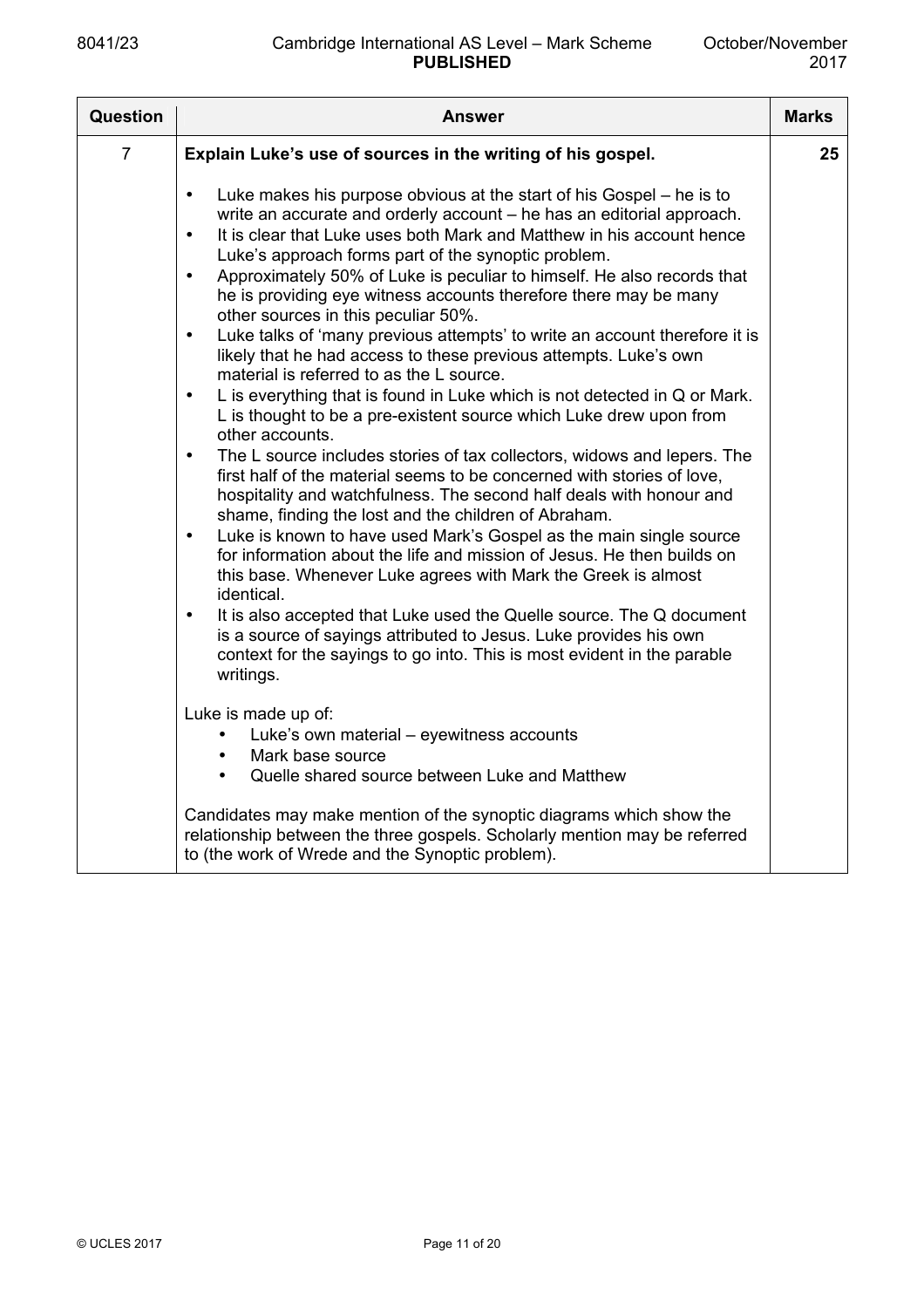| <b>Question</b> | <b>Answer</b>                                                                                                                                                                                                                                                                                                                                                                                                                                                                                                                                                                                             | <b>Marks</b> |
|-----------------|-----------------------------------------------------------------------------------------------------------------------------------------------------------------------------------------------------------------------------------------------------------------------------------------------------------------------------------------------------------------------------------------------------------------------------------------------------------------------------------------------------------------------------------------------------------------------------------------------------------|--------------|
| 8               | How far does the first chapter of John's Gospel offer a summary of the<br>main themes in the following chapters?                                                                                                                                                                                                                                                                                                                                                                                                                                                                                          | 25           |
|                 | It has been long thought that St John's Prologue is a later addition to the<br>gospel used by the author to enhance the appeal of his work to a Hellenistic<br>audience.                                                                                                                                                                                                                                                                                                                                                                                                                                  |              |
|                 | Themes for comment:<br>Jesus as the Logos/word<br>$\bullet$<br>Jesus placed in a cosmic setting of his relationship to the Father - pre-<br>$\bullet$<br>existence before the world began<br>the Divinity of Jesus is declared from the onset – no messianic secret or<br>$\bullet$<br>hidden identity<br>Jesus as the source of eternal life<br>$\bullet$<br>light enters and dispelling darkness<br>$\bullet$<br>faith and belief<br>$\bullet$<br>glory and glorification<br>$\bullet$<br>grace and truth.<br>$\bullet$<br>Israel's unbelief<br>$\bullet$<br>inferiority of the Jewish Law<br>$\bullet$ |              |
|                 | The prologue serves as a trailer, the preview which engages the reader's<br>interest from the beginning.                                                                                                                                                                                                                                                                                                                                                                                                                                                                                                  |              |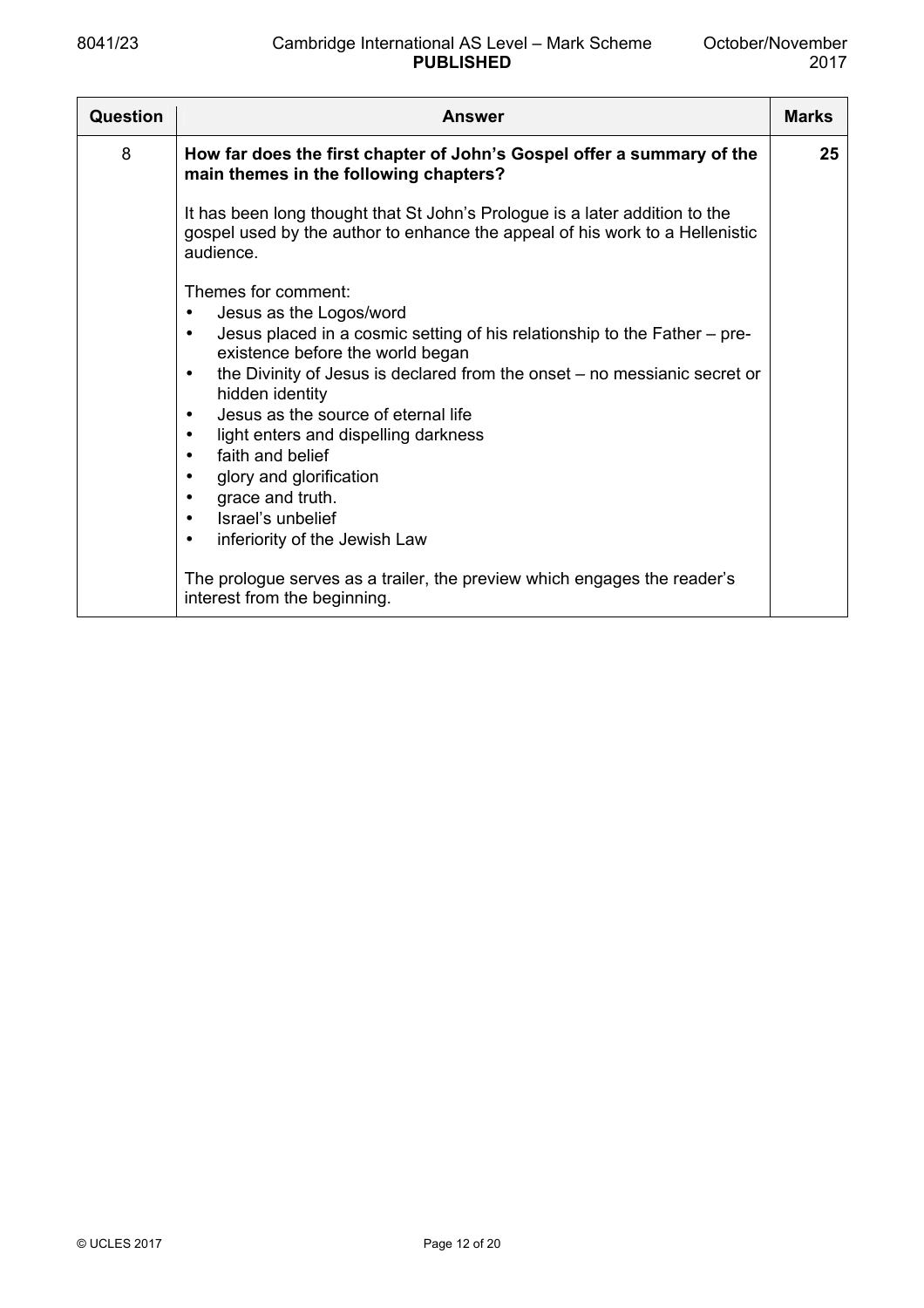| Question | <b>Answer</b>                                                                                                                                                                                                                                                                                                                                                                                                                                                                                                                                                                                                                                                                                                                                | <b>Marks</b> |
|----------|----------------------------------------------------------------------------------------------------------------------------------------------------------------------------------------------------------------------------------------------------------------------------------------------------------------------------------------------------------------------------------------------------------------------------------------------------------------------------------------------------------------------------------------------------------------------------------------------------------------------------------------------------------------------------------------------------------------------------------------------|--------------|
| 9        | 'John's Gospel was written to interpret and to improve upon the<br><b>Synoptic Gospels.' Discuss.</b>                                                                                                                                                                                                                                                                                                                                                                                                                                                                                                                                                                                                                                        | 25           |
|          | Although this is not a question requiring a comparison between John<br>$\bullet$<br>and the Synoptics, both in terms of individual stories and of overall<br>theology, this is an acceptable approach as long as the candidate<br>makes an effort to deal with the way John has/hasn't used synoptic<br>material.<br>There is the opportunity to develop the idea that John is the more<br>$\bullet$<br>'spiritual' of the Gospels. There are similarities between John and the<br>Synoptics which suggest he may have used, developed and interpreted<br>them (or one of them). However, if John did use the Synoptics, why did<br>he omit/change so much material? This is the heart of what has been<br>known as the 'Johannine problem'. |              |
|          | John may have used the Synoptics, with the aim to interpret them, but he<br>certainly made good use of other material as well. He also has other aims<br>as well.                                                                                                                                                                                                                                                                                                                                                                                                                                                                                                                                                                            |              |
|          | The basic story of Jesus is the same but John adds explanation,<br>comment and spiritual significance  But, there are a number of<br>important events which John has and seems to take much further in<br>terms of explanation and significance e.g. feeding of the 5000, the<br>walking on the water.                                                                                                                                                                                                                                                                                                                                                                                                                                       |              |
|          | John is distinct in many places: the order of events is also different.<br>$\bullet$<br>Prologue provides a full explanation as to Jesus' identity from the<br>$\bullet$<br>outset.                                                                                                                                                                                                                                                                                                                                                                                                                                                                                                                                                          |              |
|          | Parallels and differences in the Passion Narrative: Jesus seems to be<br>$\bullet$<br>crucified on the day of Preparation; Jesus bears his own cross; there is<br>further discussion between the Jews and Pilate over the title on the<br>cross; there is the reference to Jesus' mother and the Beloved Disciple<br>and different words again at his death; the piercing of Jesus' side is also<br>only found in John. John does not emphasise the agony on the cross,<br>but its glory  the whole Gospel has led to this moment; Jesus is to be<br>'lifted up'.                                                                                                                                                                            |              |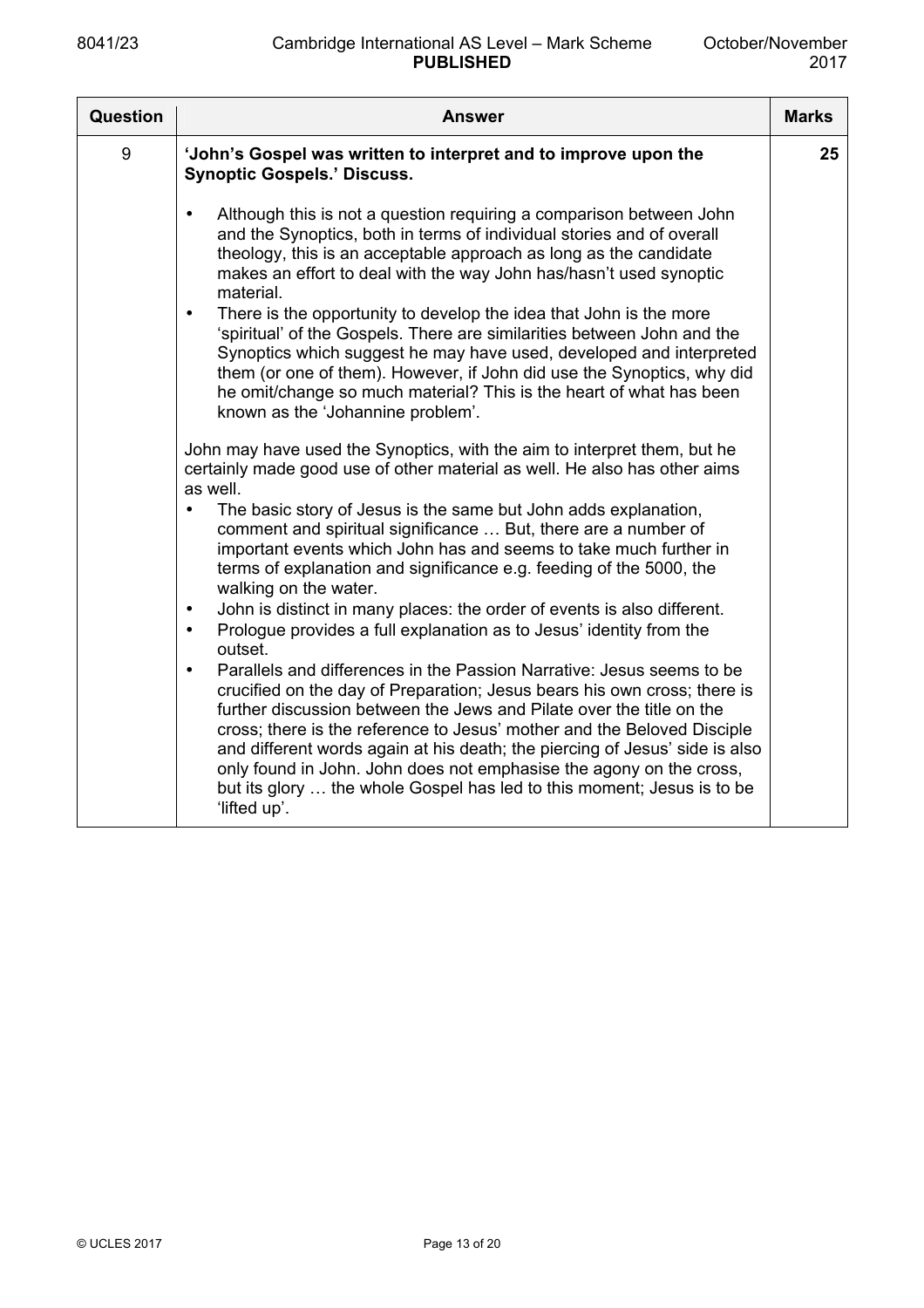| <b>Question</b> | <b>Answer</b>                                                                                                                                                                                                                                                                                                                                                                                                                                                                                                                                                                                                                                                                                                                                                                                                                                                                                                                                                                                                                                                                                                                                                                                                                                                                                                                                                                                                                                                                                                                                                              | <b>Marks</b> |
|-----------------|----------------------------------------------------------------------------------------------------------------------------------------------------------------------------------------------------------------------------------------------------------------------------------------------------------------------------------------------------------------------------------------------------------------------------------------------------------------------------------------------------------------------------------------------------------------------------------------------------------------------------------------------------------------------------------------------------------------------------------------------------------------------------------------------------------------------------------------------------------------------------------------------------------------------------------------------------------------------------------------------------------------------------------------------------------------------------------------------------------------------------------------------------------------------------------------------------------------------------------------------------------------------------------------------------------------------------------------------------------------------------------------------------------------------------------------------------------------------------------------------------------------------------------------------------------------------------|--------------|
| 10              | Discuss the reasons why Jesus' parables were often misunderstood.                                                                                                                                                                                                                                                                                                                                                                                                                                                                                                                                                                                                                                                                                                                                                                                                                                                                                                                                                                                                                                                                                                                                                                                                                                                                                                                                                                                                                                                                                                          | 25           |
|                 | Some argue that the parables are<br>to illustrate a point<br>a common form of teaching in Judaism<br>$\bullet$<br>easy to remember<br>$\bullet$<br>easy to understand<br>$\bullet$<br>familiar imagery which the listener can identify with<br>$\bullet$<br>in need of an explanation for them to be thoroughly understood e.g. the<br>$\bullet$<br>parable of the sower and the different seeds                                                                                                                                                                                                                                                                                                                                                                                                                                                                                                                                                                                                                                                                                                                                                                                                                                                                                                                                                                                                                                                                                                                                                                           |              |
|                 | Jesus frequently uses parables as a means of illustrating profound,<br>$\bullet$<br>divine truths. They are easily remembered as the characters are bold<br>and the symbolism rich in meaning. Jesus chose images that were part<br>of everyday life for the people of the time therefore they were easy to<br>listen to, to relate to, to repeat and to remember.<br>Parables were a common form of teaching in Judaism therefore they<br>$\bullet$<br>were not new to the listener. Jesus used images and analogies such as<br>salt, sheep and yeast and their meaning were fairly clear in the context<br>of his teaching. Parables required more explanation and Jesus began to<br>use them exclusively as his ministry progressed.<br>At times Jesus let the people wonder about the meaning of the parables<br>$\bullet$<br>and with the Parable of the Sower and the seeds he drew the disciples<br>away so he could give them the explanation.<br>Those who had continually rejected his message were left in spiritual<br>$\bullet$<br>blindness regarding the truth. Jesus knew that the truth was not going<br>to be welcomed by some ears but to those who genuinely were hungry<br>for God's words the parables were effective and memorable vehicles to<br>teach the divine truths.<br>To some, the stories are instruments of judgement as they show the<br>$\bullet$<br>divine truths which their actions are measured against.<br>Why they were easily misunderstood? To hide Jesus' true identity - to<br>disclose Jesus role before the time was right. |              |
|                 | There are plenty of parables to draw examples from in this essay – parables<br>of insight and development; parables of growth; parables of judgement;<br>parables of the lost and the joy of being found by God. The message each<br>gives is vital to understanding the divine.                                                                                                                                                                                                                                                                                                                                                                                                                                                                                                                                                                                                                                                                                                                                                                                                                                                                                                                                                                                                                                                                                                                                                                                                                                                                                           |              |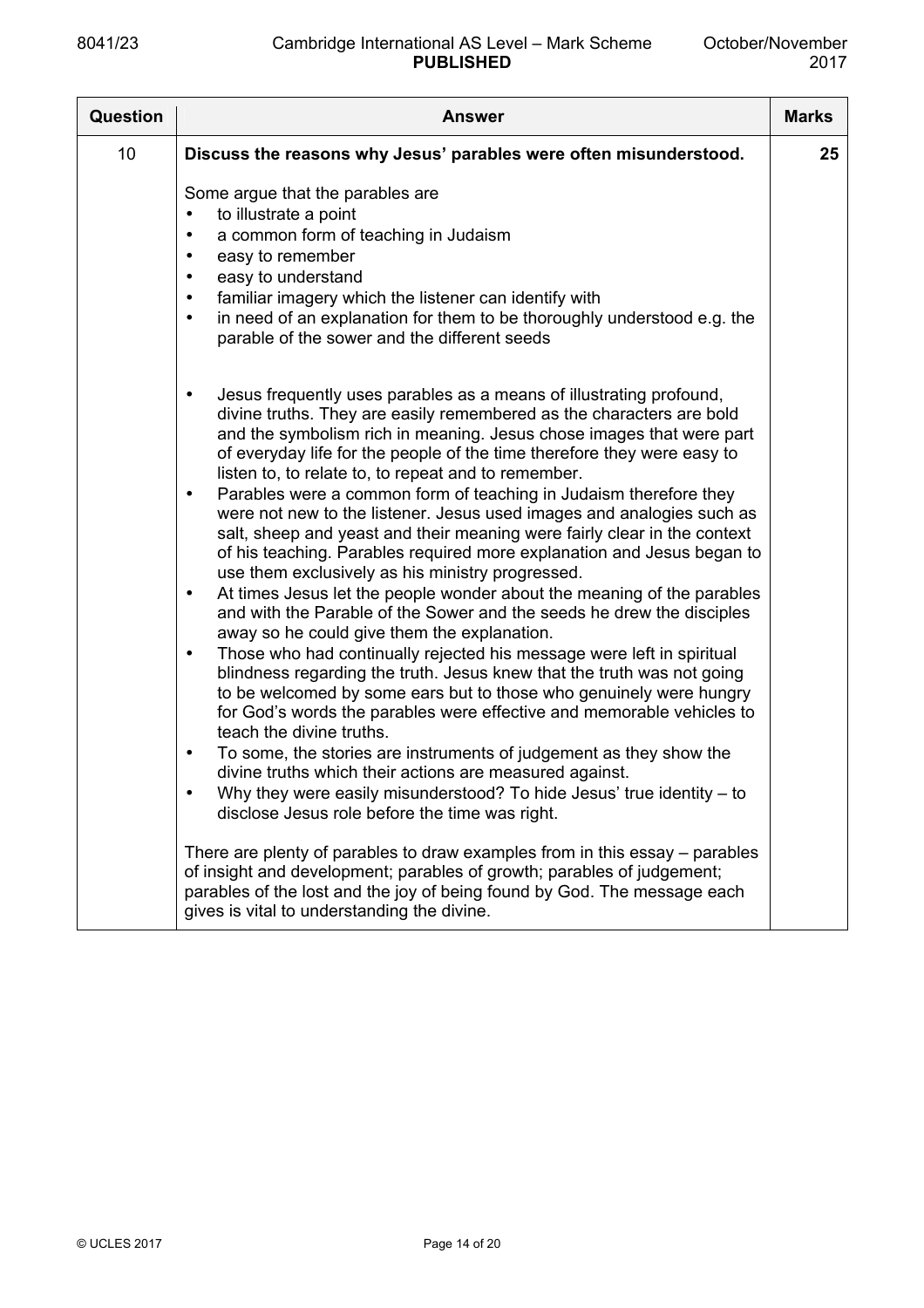| Question | <b>Answer</b>                                                                                                                                                                                                                                                                                                                                                                                                          | <b>Marks</b> |
|----------|------------------------------------------------------------------------------------------------------------------------------------------------------------------------------------------------------------------------------------------------------------------------------------------------------------------------------------------------------------------------------------------------------------------------|--------------|
| 11       | Analyse what the miracles of Jesus show about the culture of that<br>time.                                                                                                                                                                                                                                                                                                                                             | 25           |
|          | Candidates can choose whichever miracles they want for this essay. The<br>aim is for them to produce an essay which gives a general overview on what<br>the miracle stories teach about the culture of the time and then to use a<br>selection of miracle stories to illustrate these points.                                                                                                                          |              |
|          | Each miracle reveals a lot about the culture of the time. Examples include<br>The story of the raising of Jairus' daughter draws our attention to the<br>practices of the time surrounding a death in the family. The hired<br>mourners outside the house give an insight into how death was<br>handled.                                                                                                               |              |
|          | Similarly the miracle of the widow of Nain's son being raised from the<br>dead whilst the funeral procession was taking place highlights this<br>further. The coffin was being carried whilst a large crowd was following.<br>It was explained that the young man was the only son of a widow<br>therefore the woman would have no other family. The whole town came<br>out to support her at the time of the funeral. |              |
|          | The feeding of the 5000 teaches about teaching, rabbinic practice, the<br>$\bullet$<br>food at the time, the counting of men only, the whole experience on a<br>mountainside which would be a clear reminder to his audience of the<br>giving of the Mosaic Law.                                                                                                                                                       |              |
|          | Miracles which happened on the Sabbath give a lot of detail about the<br>$\bullet$<br>Sabbath customs and practices at that time. Eating, working, washing,<br>ritual cleanliness etc.                                                                                                                                                                                                                                 |              |
|          | We can learn a lot from the stories involving Jesus healing lepers,<br>$\bullet$<br>about the treatment of lepers, what they must do if they are cured i.e.<br>show themselves to the priest, how they live in colonies away from the<br>town or village.                                                                                                                                                              |              |
|          | Miracles relating to the catch of fish, the storm on the lake etc. which<br>$\bullet$<br>reveal something of the life of the fisherman.                                                                                                                                                                                                                                                                                |              |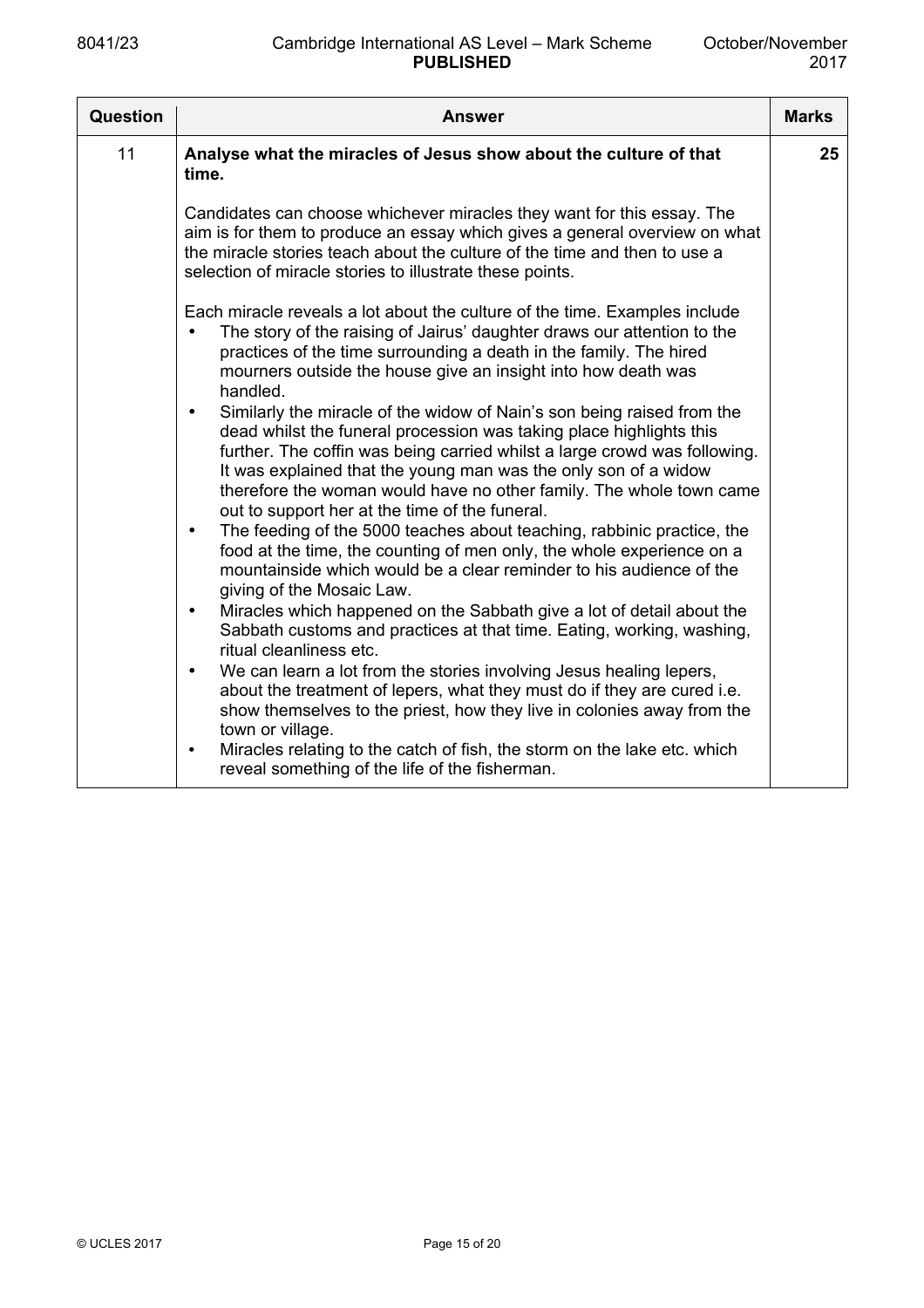| <b>Question</b> | <b>Answer</b>                                                                                                                                                                                                                                                                                                                                                                                                                                                                                                                                                                                                                                                                                                                                                                                                                                                                                                                                                                                                                                                                                                                                                                                                                                                                                                                                                                                                                                                                                                                                                                                                                                                                                                                                                                                                                                                                                                                                                                                                                                                                                                                                                                                                       | <b>Marks</b> |
|-----------------|---------------------------------------------------------------------------------------------------------------------------------------------------------------------------------------------------------------------------------------------------------------------------------------------------------------------------------------------------------------------------------------------------------------------------------------------------------------------------------------------------------------------------------------------------------------------------------------------------------------------------------------------------------------------------------------------------------------------------------------------------------------------------------------------------------------------------------------------------------------------------------------------------------------------------------------------------------------------------------------------------------------------------------------------------------------------------------------------------------------------------------------------------------------------------------------------------------------------------------------------------------------------------------------------------------------------------------------------------------------------------------------------------------------------------------------------------------------------------------------------------------------------------------------------------------------------------------------------------------------------------------------------------------------------------------------------------------------------------------------------------------------------------------------------------------------------------------------------------------------------------------------------------------------------------------------------------------------------------------------------------------------------------------------------------------------------------------------------------------------------------------------------------------------------------------------------------------------------|--------------|
| 12              | Examine the reasons why Jesus encountered opposition during his<br>ministry.<br>The reasons behind the opposition Jesus encountered during his ministry<br>are closely linked to the religious, cultural and political tensions in Palestine<br>at the time of Jesus. It is also linked to the religious influences among the<br>Jews of his day.<br>Although there were a number of different religious bodies in Palestine, the<br>main source of conflict Jesus encountered were from the Pharisees and<br>Sadducees, each had differing views of Judaism.<br>The political and cultural position – Palestine was under was quite<br>$\bullet$<br>intense. It had a strong Hellenistic culture brought in by the Greeks.<br>This was compounded when the new superpower was the Romans and<br>the Jews were coming under further political and cultural oppression of<br>a different nature. The Jewish people had some freedom under the<br>Roman law, although the Sadducees 'because of their political<br>involvement, were more open to Hellenistic influence than the                                                                                                                                                                                                                                                                                                                                                                                                                                                                                                                                                                                                                                                                                                                                                                                                                                                                                                                                                                                                                                                                                                                                      | 25           |
|                 | Pharisees. The Pharisees wanted the Messiah to come who would<br>deliver them from their foreign oppressors.<br>There was already a lot of tension in the first century $-$ before Jesus<br>$\bullet$<br>came on the scene. Consequently Jesus came into much conflict with<br>these religious groups, not only because of what he said and did, but<br>because of his claim to be the Messiah of the Old Testament<br>Scriptures. Jesus rebuked the Pharisees for upholding their traditions<br>equal or higher than the written law, and they attacked Jesus for mixing<br>with sinners and tax collectors.<br>The Pharisees were the most prominent group within first century<br>$\bullet$<br>Judaism. They were driven by a vision of the whole people of Israel as<br>a kingdom of priests. This resulted in them becoming very religious<br>when it came to ritual purity, tithing of all the produce and keeping the<br>Sabbath according to their interpretation of work. Jesus came into<br>conflict over this issue on more than one occasion e.g. Disciples picking<br>corn, healing on the Sabbath, not fasting, mixing/touching the ritually<br>unclean etc.<br>The Pharisees own interpretation for everything - they believed in a<br>$\bullet$<br>literal understanding of the Law of Moses. The Pharisees had a list of<br>rules of what people should not do on the Sabbath. They wanted to<br>apply Torah to everyday living therefore they did this by 'building a<br>fence around the Law' to protect it from people not following it hence a<br>number of rules to assist with this process.<br>This caused much opposition with Jesus. Jesus accused them of<br>$\bullet$<br>nullifying the commandments of the Torah with their rules and<br>regulations. They were holding to human traditions and becoming<br>legalistic.<br>The Pharisees considered the authority of scripture to be equal with<br>$\bullet$<br>their traditions, rules etc. and for this reason Jesus called them<br>hypocrites.<br>The Pharisees attacked Jesus for mixing with sinners and tax<br>$\bullet$<br>collectors. They saw Jesus as a threat to their leadership and thought<br>he might influence people. |              |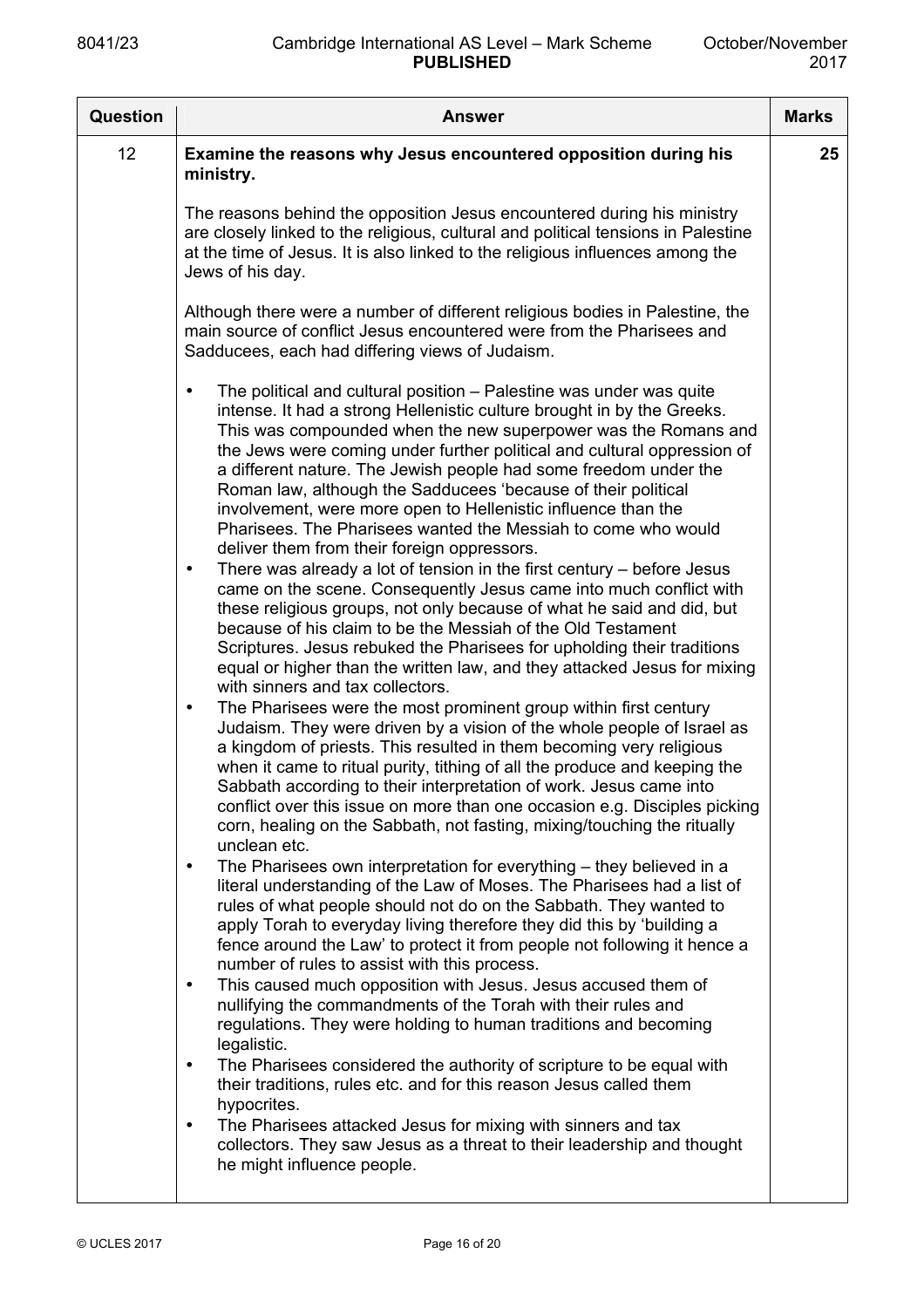| Question | <b>Answer</b>                                                                                                                                                                                                                                                                                                                                                                                                                                                                                                                                                                                                                                                                                                                                                                                           | <b>Marks</b> |
|----------|---------------------------------------------------------------------------------------------------------------------------------------------------------------------------------------------------------------------------------------------------------------------------------------------------------------------------------------------------------------------------------------------------------------------------------------------------------------------------------------------------------------------------------------------------------------------------------------------------------------------------------------------------------------------------------------------------------------------------------------------------------------------------------------------------------|--------------|
| 12       | The Pharisees had lost sight of why they were obeying God's law.<br>Jesus represented the kingdom of God but they failed to realise this.<br>The Pharisees were awaiting a messiah who would lead them to a<br>glorious future reign they were not looking for someone who would<br>highlight their shortcomings. They were proud of their religion and not<br>willing to change.<br>The Sadducees were the second major group and they joined forces<br>with the Pharisees even though they did not see eye to eye with each<br>other over certain theologies. They joined to oppose Jesus as they saw<br>him as a threat to their deep rooted legalistic ways. Both groups<br>together have massive political and social influence and they could put<br>an extreme amount of pressure on the Romans. |              |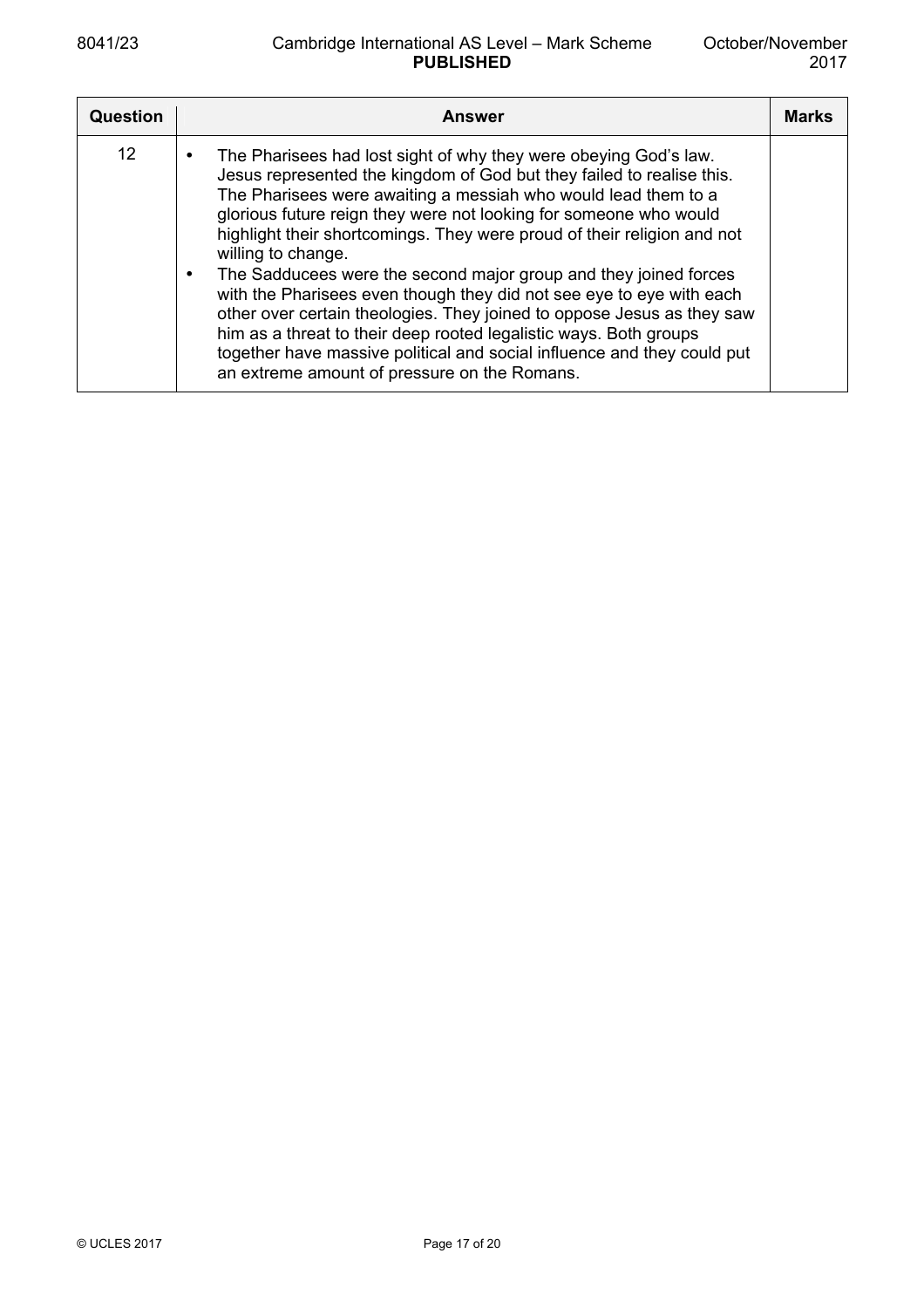| <b>Question</b> | <b>Answer</b>                                                                                                                                                                                                                                                                                                                                                                                                                                                                                                                                                                                                                                                                                                                                                                                                                                                                                                                                                                                                                                                                                                                                                                                                                                                                                                                                                                                                                                                                                                                                                                                                                                                   | <b>Marks</b> |
|-----------------|-----------------------------------------------------------------------------------------------------------------------------------------------------------------------------------------------------------------------------------------------------------------------------------------------------------------------------------------------------------------------------------------------------------------------------------------------------------------------------------------------------------------------------------------------------------------------------------------------------------------------------------------------------------------------------------------------------------------------------------------------------------------------------------------------------------------------------------------------------------------------------------------------------------------------------------------------------------------------------------------------------------------------------------------------------------------------------------------------------------------------------------------------------------------------------------------------------------------------------------------------------------------------------------------------------------------------------------------------------------------------------------------------------------------------------------------------------------------------------------------------------------------------------------------------------------------------------------------------------------------------------------------------------------------|--------------|
| 13              | Outline the main purpose behind the Gospels of Mark and John and<br>identify their audiences.                                                                                                                                                                                                                                                                                                                                                                                                                                                                                                                                                                                                                                                                                                                                                                                                                                                                                                                                                                                                                                                                                                                                                                                                                                                                                                                                                                                                                                                                                                                                                                   | 25           |
|                 | The two Gospels provide the reader with a more complete picture of Christ.<br>Each of the Gospel authors had a distinct purpose behind his gospel and in<br>carrying out those purposes, each emphasized aspects of the person and<br>ministry of Jesus Christ.                                                                                                                                                                                                                                                                                                                                                                                                                                                                                                                                                                                                                                                                                                                                                                                                                                                                                                                                                                                                                                                                                                                                                                                                                                                                                                                                                                                                 |              |
|                 | Mark was considered an eyewitness to the events in the life of Christ as<br>$\bullet$<br>well as being a companion of Peter.<br>Mark wrote for a Gentile audience, he writes for those who are<br>$\bullet$<br>persecuted in the early days after Jesus' death.<br>He writes to encourage and inspire them on in their early faith as they<br>$\bullet$<br>were persecuted and faced suffering.<br>Jesus' life paves the way for this as he is depicted as the suffering<br>$\bullet$<br>servant who came to give his life as a ransom for them.<br>Examples of this can be given from Jesus' life. The speed of the Gospel<br>$\bullet$<br>and the pace it sets suggests that there is urgency to the sharing of the<br>gospel.<br>John's Gospel is usually attributed to the apostle of John and contains<br>$\bullet$<br>much theological content in regard to the person of Christ and the<br>meaning of faith. John's Gospel is often referred to as the most spiritual<br>of them all; it looks at showing Christ in his glory and looks at him as the<br>logos/word which pre-existed alongside God. John also emphasises the<br>humanity of Jesus which was against the teaching of the Gnostics at<br>the time. The miracles are seen as signs which point to the divine<br>nature of Jesus and the need to believe in Christ. It is written. The<br>audience of John's Gospel is for those who are scholarly and seeking<br>the truth through the gnostic teaching and other teaching of the time<br>etc. It is there to show that access to the glorified Christ is open to all<br>through rebirth and not through the practise of religious ritual. |              |
|                 | Essays should include reference to relevant passages from the Gospels to<br>show their distinct purpose and distinct material.                                                                                                                                                                                                                                                                                                                                                                                                                                                                                                                                                                                                                                                                                                                                                                                                                                                                                                                                                                                                                                                                                                                                                                                                                                                                                                                                                                                                                                                                                                                                  |              |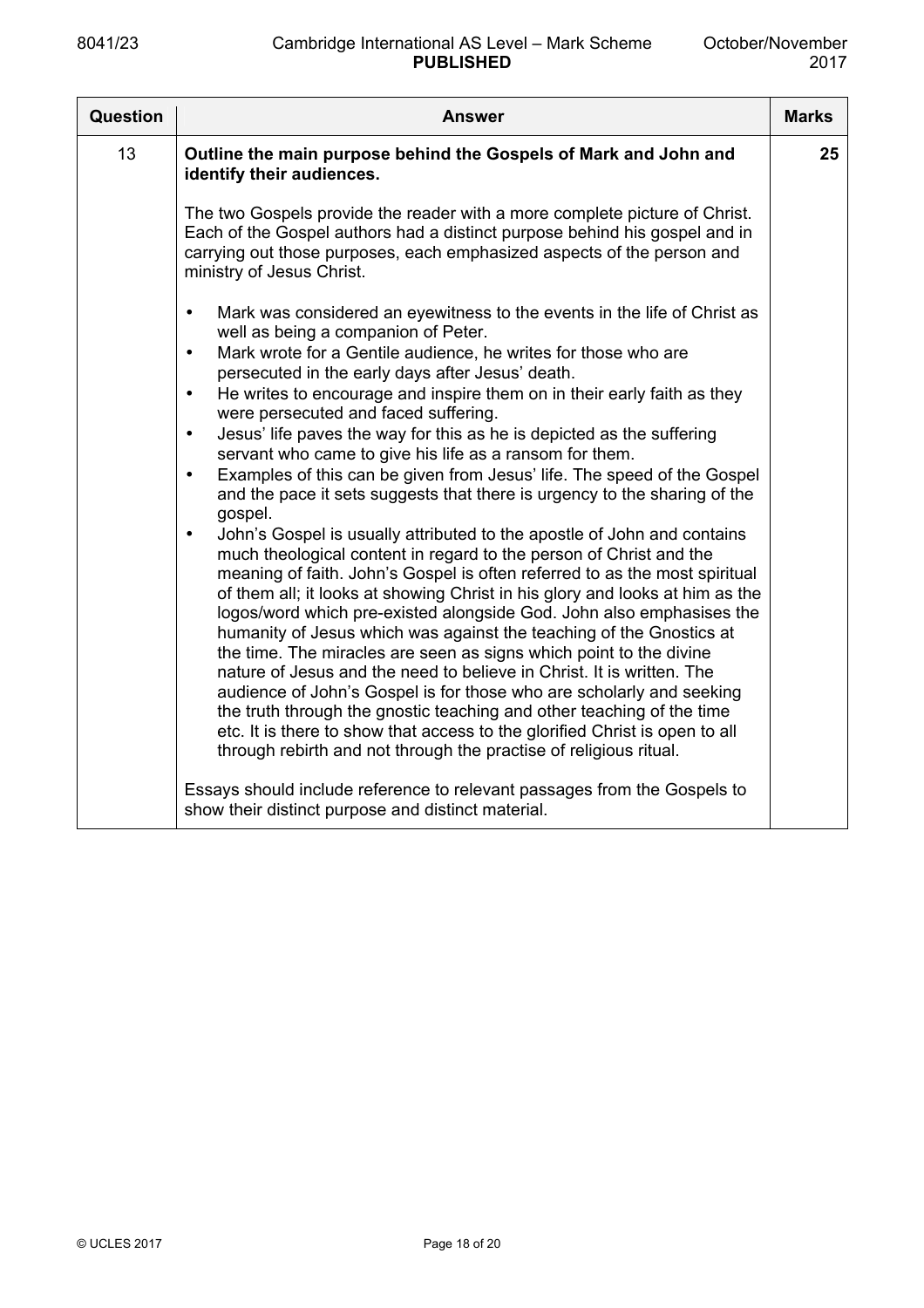| <b>Question</b> | Answer                                                                                                                                                                                                                                                                                                                                 | <b>Marks</b> |
|-----------------|----------------------------------------------------------------------------------------------------------------------------------------------------------------------------------------------------------------------------------------------------------------------------------------------------------------------------------------|--------------|
| 14              | How far do the birth narratives in the Gospels of Matthew and Luke<br>agree with each other?                                                                                                                                                                                                                                           | 25           |
|                 | This question is looking at the similarities between the two gospel accounts<br>and the reason for the differences.                                                                                                                                                                                                                    |              |
|                 | It will be useful if the answer also looks at the writer's purpose in writing their<br>accounts to explain the differences.                                                                                                                                                                                                            |              |
|                 | Matthew is looking to present Jesus as the Jewish Messiah, the one<br>prophesied throughout their history and the fulfilment of the scriptures whilst<br>Luke is looking to present Jesus as the Saviour of the world. Luke<br>emphasises the universalism of Jesus' message and it extends to the<br>gentile nations not just Israel. |              |
|                 | <b>Similarities</b><br>Mary and Joseph,<br>$\bullet$<br>Conception by Spirit of God,<br>• Herod the Great is mentioned,<br>• Birth in Bethlehem.                                                                                                                                                                                       |              |
|                 | Differences:<br>Matthew – Main Characters: Joseph, Angel, Magi, Herod the Great                                                                                                                                                                                                                                                        |              |
|                 | • Luke – Main Characters: Zechariah, Gabriel, Elizabeth, Mary, Angels,<br>Shepherds, Simeon, Anna                                                                                                                                                                                                                                      |              |
|                 | Matthew - Secondary Characters: Mary, Chief Priests and Scribes,<br>Archelaus                                                                                                                                                                                                                                                          |              |
|                 | Luke - Secondary Characters: Herod the Great, Joseph, Caesar<br>Augustus, Quirinius                                                                                                                                                                                                                                                    |              |
|                 | Matthew - Location of Conception: Bethlehem Location of Conception:<br>Nazareth (they go to Bethlehem only for a census)                                                                                                                                                                                                               |              |
|                 | Luke - Location of Birth: House (2:11) Location of Birth: Stable (2:7)                                                                                                                                                                                                                                                                 |              |
|                 | Matthew – Adoration: Magi – no mention of how many.<br>Luke - Adoration: Shepherds - no mention of how many.                                                                                                                                                                                                                           |              |
|                 | Matthew - Star<br>Luke - No Star                                                                                                                                                                                                                                                                                                       |              |
|                 | Matthew – No angels in night sky<br>Luke - Angels in night sky                                                                                                                                                                                                                                                                         |              |
|                 | Matthew – Murder of the innocents and trip to Egypt<br>Luke – No murder of the innocents and no trip to Egypt                                                                                                                                                                                                                          |              |